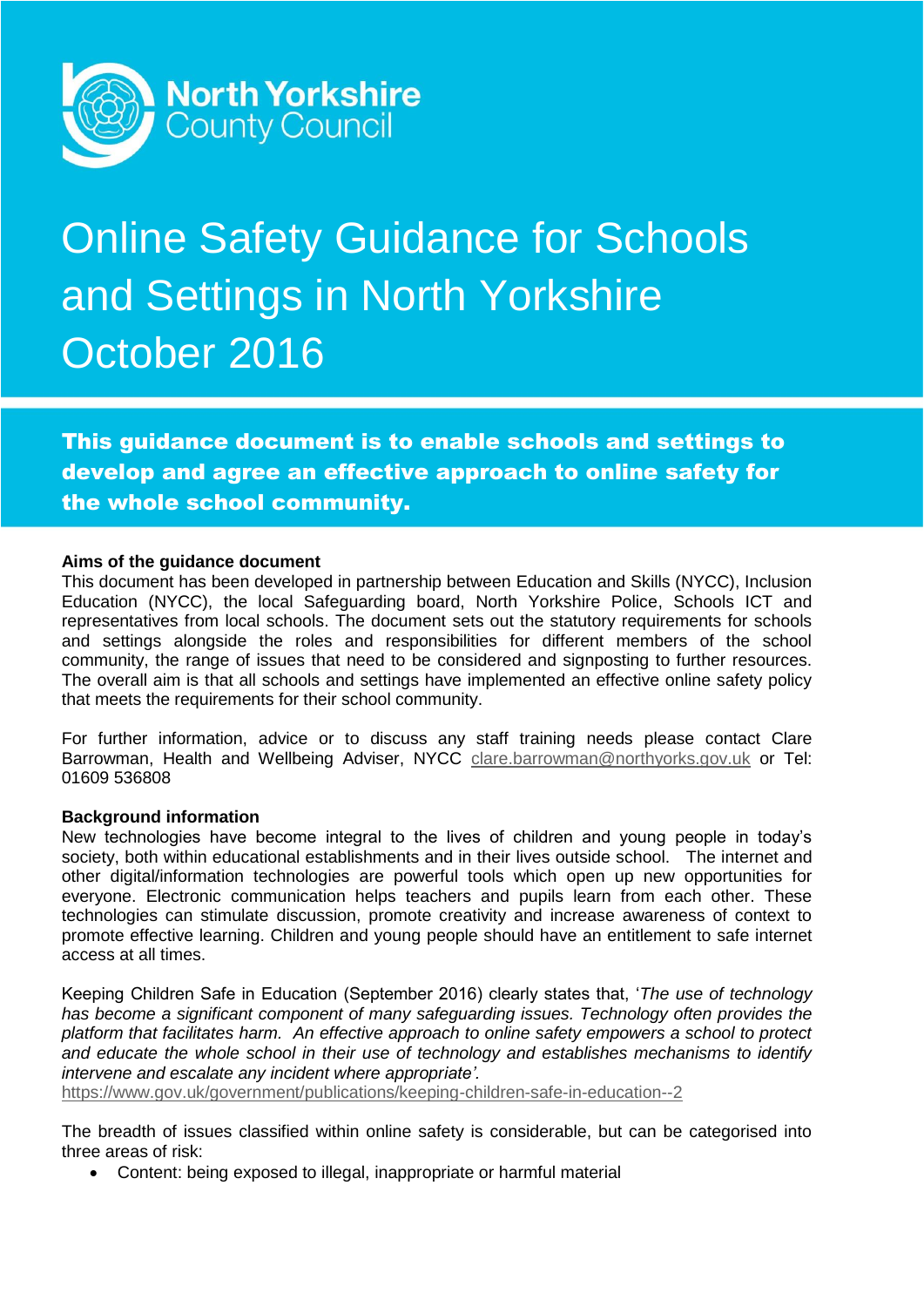- Contact: being subjected to harmful online interaction with other users
- Conduct: personal online behaviour that increases the likelihood of, or causes, harm

Some of the risks they may face include:

- Access to illegal, harmful or inappropriate images or other content (including radicalisation /extremism material and pornography)
- Unauthorised access to, loss of or sharing of personal information
- The risk of being subject to grooming by those with whom they make contact on the Internet.
- The sharing/distribution of personal images with and without an individual's consent or knowledge
- Inappropriate communication/contact with others, including strangers
- Cyber-bullying
- Access to unsuitable video/Internet games/ websites
- An inability to evaluate the quality, accuracy and relevance of information on the Internet
- Plagiarism and copyright infringement
- Illegal downloading of music or video files
- The potential for excessive use which may impact on the social and emotional development and learning of the young person
- Generating large bills through overuse of their mobiles, gaming etc

| The following information is contained within this guidance document                                                                                          | Page   |
|---------------------------------------------------------------------------------------------------------------------------------------------------------------|--------|
|                                                                                                                                                               | number |
| <b>Online Safety Policy</b>                                                                                                                                   | 4      |
| A school/setting needs to have in place an online safety policy that reflects the ethos                                                                       |        |
| and requirements for the wider school community. The policy should be available for                                                                           |        |
| everyone on the school website.                                                                                                                               |        |
| <b>Roles and Responsibilities</b>                                                                                                                             | 4      |
| Online safety should be everyone's responsibility within a school community but there                                                                         |        |
| are certain statutory responsibilities that need to adhered to and it is more effective if                                                                    |        |
| named people take on the responsibility to remain up-to-date with online safety issues                                                                        |        |
| and monitor and review the schools systems and approach to online safety.                                                                                     |        |
| Governors (this includes the statutory requirements from Keeping Children                                                                                     | 4      |
| Safe in Education, September 2016 which includes effective filtering and                                                                                      |        |
| monitoring)                                                                                                                                                   |        |
| Headteacher<br>$\bullet$                                                                                                                                      | 5      |
| A named member of the Senior Leadership Team<br>$\bullet$                                                                                                     | 6      |
| ICT technician<br>$\bullet$                                                                                                                                   |        |
| <b>All Staff</b><br>$\bullet$                                                                                                                                 | 6677   |
| <b>Pupils</b><br>$\bullet$                                                                                                                                    |        |
| Parent / Carers (including websites to signpost parent/carers to for further                                                                                  |        |
| information and support)                                                                                                                                      |        |
| <b>Staff Training opportunities</b>                                                                                                                           | 8      |
| There are a variety of organisations that provide face to face and online training to                                                                         |        |
| enable all staff to remain up-to-date with online safety issues for them professionally                                                                       |        |
| but also when working with children and young people.                                                                                                         |        |
| This guidance is not endorsing any particular organisation but is providing information                                                                       |        |
| about training available from reputable organisations but it is for a school to ensure                                                                        |        |
| that the training will meet their requirements.                                                                                                               |        |
| Online safety curriculum for pupils                                                                                                                           | 9      |
| It is now a statutory responsibility of Governors through the Keeping Children Safe in                                                                        |        |
| Education Guidance, September 2016 that all, "pupils are taught about safeguarding,                                                                           |        |
| including online safety". Therefore all pupils should learn about how to keep<br>themselves safe online through a well-planned, taught curriculum that is age |        |
|                                                                                                                                                               |        |
| appropriate based on the needs of the pupils.                                                                                                                 |        |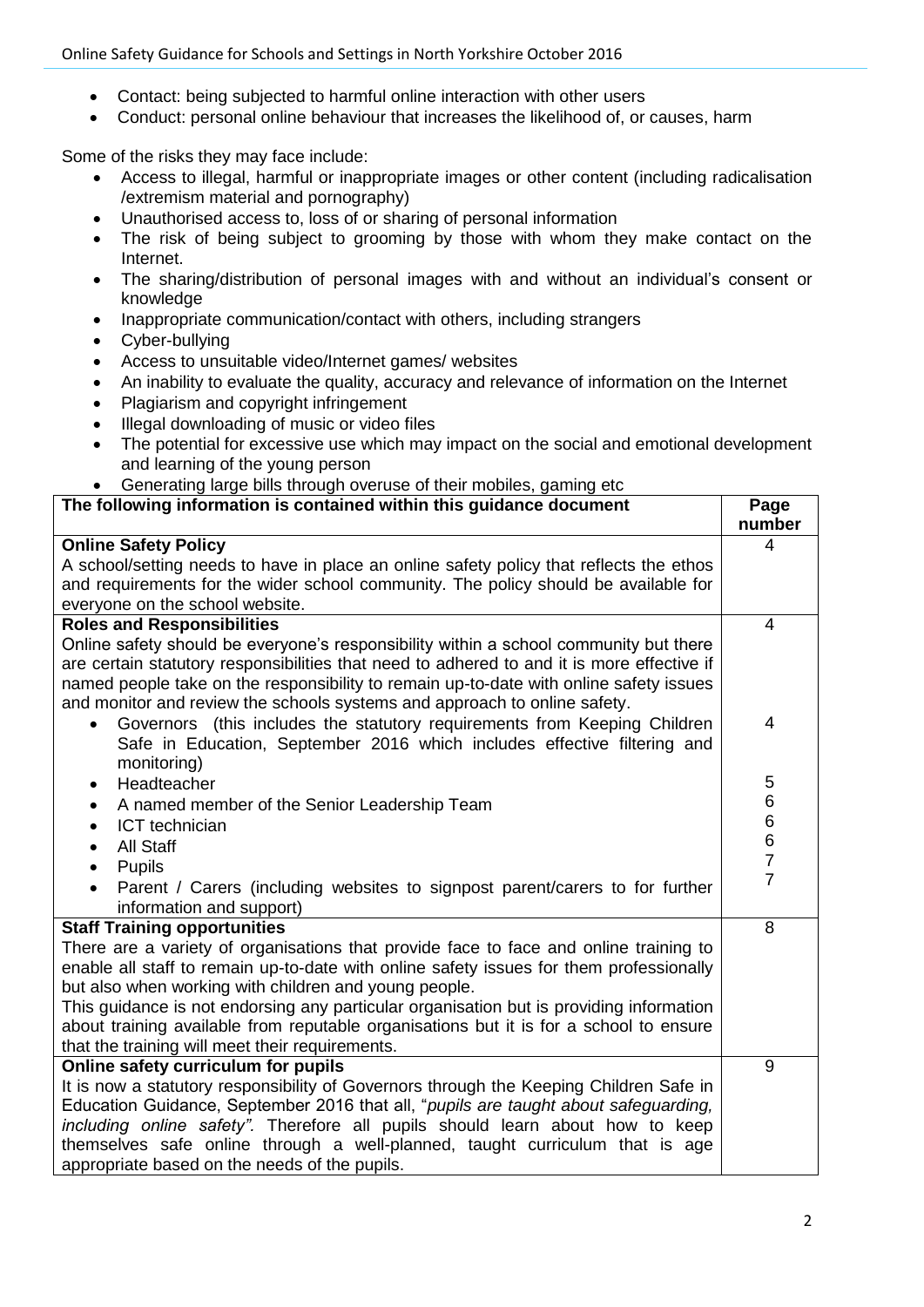| Further issues that need to be considered to ensure the school/ setting is               |    |
|------------------------------------------------------------------------------------------|----|
| providing a safe online environment for the wider school community:                      |    |
| Appropriate use of emails                                                                | 10 |
| Appropriate use of mobile phones                                                         | 10 |
| Appropriate use of social networking sites                                               | 10 |
| Appropriate use of digital images                                                        | 11 |
| Removable Data Storage Devices                                                           | 11 |
| Appropriate use of websites                                                              | 12 |
| The importance of passwords                                                              | 12 |
| Appropriate use of school ICT equipment                                                  | 12 |
| Monitoring of the schools internet                                                       | 12 |
| Incident reporting including responding to incidents of misuse                           | 13 |
| Sexting in schools and colleges: responding to incidents and safeguarding young          | 14 |
| people - UKCCIS Guidance                                                                 |    |
| <b>Appendix 1</b>                                                                        | 15 |
| The table shows how many schools currently consider the benefit of using a range of      |    |
| technologies for education purposes against the risks and disadvantages. This is for     |    |
| guidance only and your school will need to decide on what is right for your school.      |    |
| Appendix 2 - Unsuitable / inappropriate activities                                       | 16 |
| Some internet activity is illegal and would obviously be banned from school and all      |    |
| other ICT systems. There are however a range of activities which may, generally, be      |    |
| legal but would be inappropriate in a school context. The activities referred to in the  |    |
| table would be inappropriate in a school context and that users, as defined in the table |    |
| should not engage in these activities in school or outside school when using school      |    |
| equipment or systems.                                                                    |    |
| Appendix 3 - Incidents Involving pupils and action taken                                 | 18 |
| The table sets out a range of incidents that may occur and provides some guidance        |    |
| as to how to respond to the incident which should be crossed reference with the          |    |
| schools child protection / safeguarding policy, anti-bullying, behaviour policies and    |    |
| prejudice based and hate crime reporting guidance.                                       |    |
| Appendix 4 - Incidents involving staff and action taken                                  | 19 |
| The table sets out a range of incidents that may occur and provides some guidance        |    |
| as to how to respond to the incident                                                     |    |
| Appendix 5 - Model Acceptable Use Policy for pupils                                      | 20 |
| Pupils need to be taught about online safety and as part of the education it is          |    |
| recommended that they could sign an acceptable internet use policy to ensure they        |    |
| take on some responsibilities when using the internet.                                   |    |
| Appendix 6 -Model Acceptable Use Policy for adults working at the school (and            | 21 |
| governors)                                                                               |    |
| Appendix 7 - Model wording for a home school agreement / Acceptable Use                  | 22 |
| Policy for parents / carers                                                              |    |
| As families are increasingly using the internet to communicate with school and pupils    |    |
| are using technology for school work it is recommended that families also sign an        |    |
| acceptable use policy.                                                                   |    |
| Appendix 8 - teaching and learning resources to use with pupils                          | 24 |
| An overview of some teaching and learning resources for Early Years and all key          |    |
| stages to support the implementation of an effective and well-planned taught             |    |
| curriculum                                                                               |    |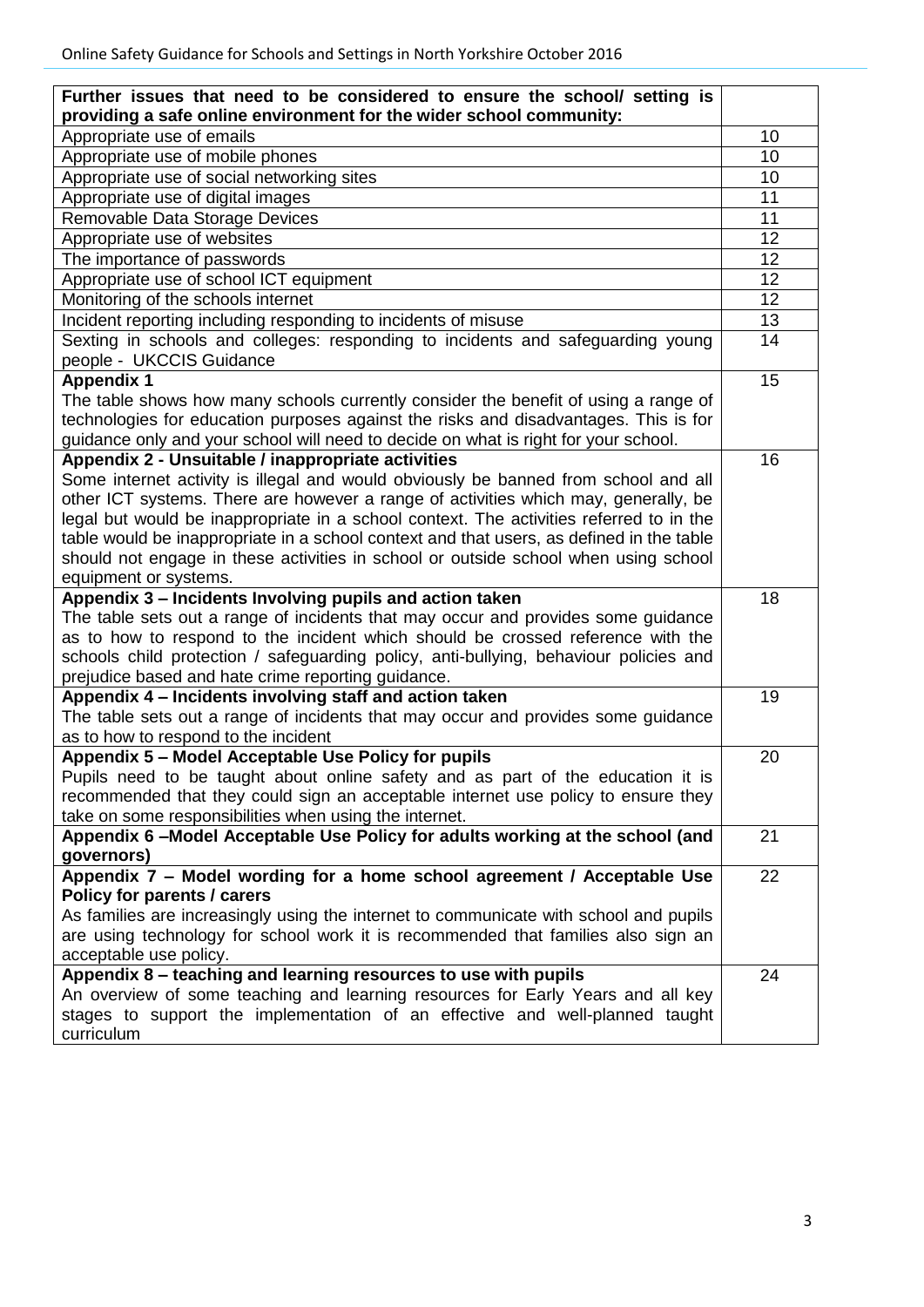## **Online Safety Policy**

It is essential that schools have an online safety policy and it is read and used in conjunction with other school policies; specifically the anti-bullying, behaviour, child protection / safeguarding, sex and relationships and a clear policy on the use of personal mobile technology in the school. Many pupils have unlimited and unrestricted access to the internet via 3G and 4G in particular and the school should carefully consider how this is managed on their premises.

The schools online safety policy should be developed through wide consultation with the whole school community and take into account all the key aspects identified in this guidance document.

The policy needs to set out who it applies to:

- All members of the school community (including staff, pupils, governors, volunteers, parents/carers and visitors) who have access to and are users of school ICT systems, both in and out of school. As well as use of personal technology whilst on the school premises or engaged in school activities.
- The Education and Inspections Act 2006 empowers Headteachers, to such extent as is reasonable, to regulate the behaviour of pupils when they are off the school site and empowers members of staff to impose disciplinary penalties for inappropriate behaviour. This is pertinent to incidents of cyber-bullying or other online safety incidents covered by this policy, which may take place out of school, but is linked to membership of the school. The school should deal with such incidents within the procedures set out in the online policy and associated behaviour and anti-bullying policies and will, where known, inform parents/carers of incidents of inappropriate online safety behaviour that takes place out of school.

This is a guidance document not an online safety policy template. Further support to develop an online safety policy can be accessed from the links below, but a schools needs to ensure that they taken into account all the key aspects identified in this guidance document and that a school personalises the policy to meet the needs, ethos and circumstances of their school.

- Safer internet .org.uk [http://www.saferinternet.org.uk/advice-and-resources/teachers-and](http://www.saferinternet.org.uk/advice-and-resources/teachers-and-professionals/esafety-policy)[professionals/esafety-policy](http://www.saferinternet.org.uk/advice-and-resources/teachers-and-professionals/esafety-policy)
- Esafety adviser <http://www.esafety-adviser.com/resources/>
- School Online Safety Policy Templates [http://swgfl.org.uk/products](http://swgfl.org.uk/products-services/esafety/resources/online-safety-policy-templates)[services/esafety/resources/online-safety-policy-templates](http://swgfl.org.uk/products-services/esafety/resources/online-safety-policy-templates)

# **Roles & Responsibilities**

This section outlines the roles and responsibilities for online safety of individuals and groups within the school.

#### **Roles & Responsibilities of Governors:**

Governors are responsible for the approval of the online safety policy, ensuring it is disseminated to the wider school community and for reviewing the effectiveness of the policy. It is recommended that there is a named member of the Governing Body who takes on the role of online safety governor who has accessed training about online safety. The role of the governing body does include:

- Ensuring that the statutory requirements of Keeping Children Safe in Education (Sep 2016) are complied with. In relation to online safety this includes:
	- Ensuring that as part of the requirement for staff to undergo regularly updated safeguarding training and the requirement to ensure children are taught about safeguarding, including online that online safety training for staff is integrated, aligned and considered as part of the overarching safeguarding approach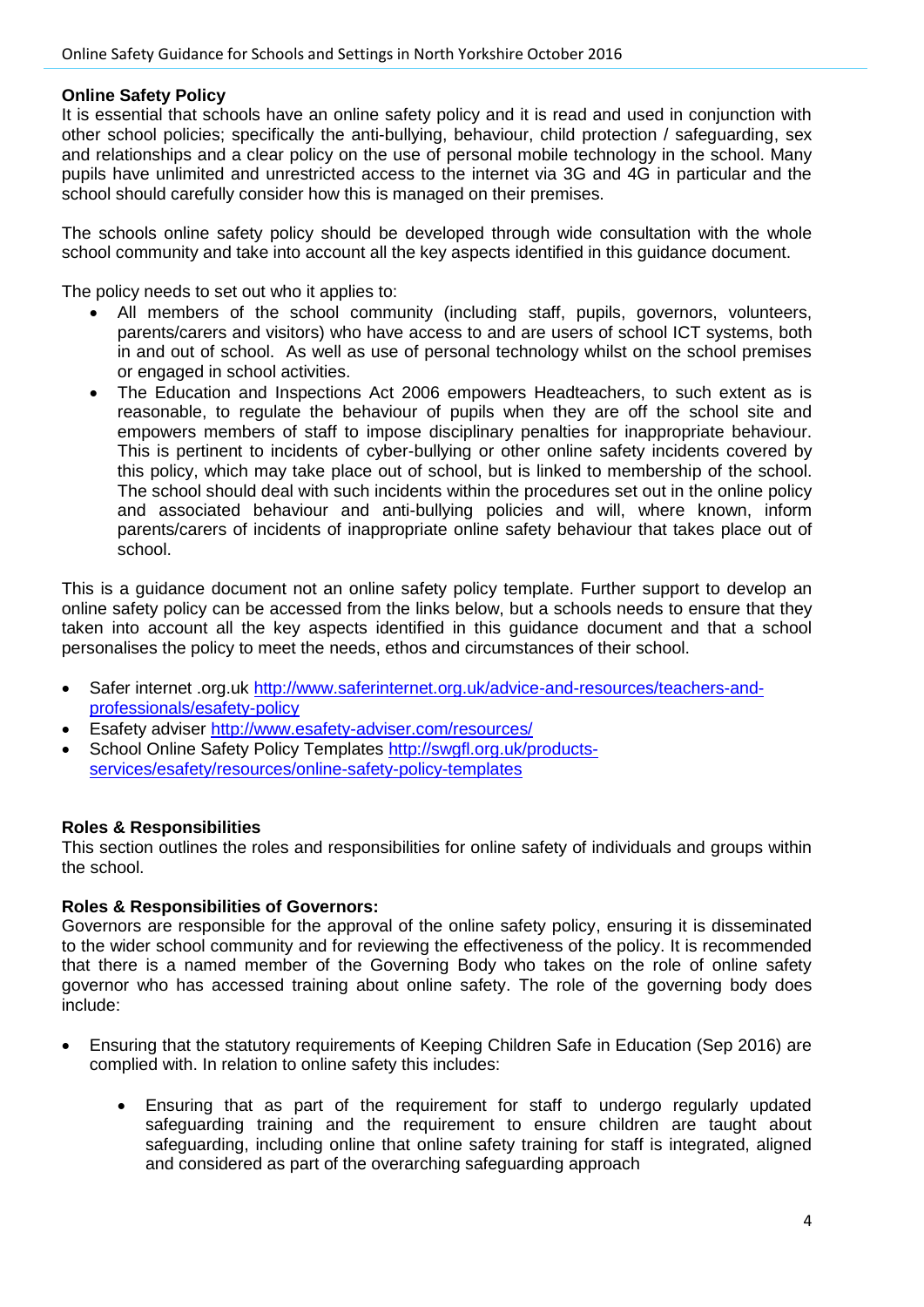- Ensuring that pupils are taught about safeguarding, including online, through teaching and learning opportunities, as part of providing a broad and balanced curriculum. This may include covering relevant issues through PSHE
- As schools increasingly work online it is essential that children are safeguarded from potentially harmful and inappropriate online material. A school needs to ensure the appropriateness of any filters, monitoring and security systems which will be informed in part by the risk assessment required by the Prevent Duty to ensure that children are safe from terrorist and extremist material whilst accessing the material in school, including by establishing appropriate levels of filtering but being careful that "over blocking" does not lead to unreasonable restrictions as to what children can be taught with regards to online teaching and safeguarding'.
- Regular monitoring of online safety incident logs and responding appropriately to the identified needs
- Ensure the company who is hosting the schools website has enough security in place so it cannot be inappropriately accessed and to have an action plan if it is 'hacked' e.g who regular checks the website including during school holidays, who is the key contact if the website is hacked

# **Further support on appropriate filtering and monitoring**

The UK Safer Internet Centre has published guidance as to what "appropriate" filtering and monitoring might look like both for schools/ settings and for providers of internet services in schools. These documents will provide a useful checklist when a school reviews the appropriateness of their present systems. All documents can be accessed from UK Safer Internet Centr[ehttp://www.saferinternet.org.uk/advice-and-resources/teachers-and-](http://www.saferinternet.org.uk/advice-and-resources/teachers-and-professionals/appropriate-filtering-and-monitoring)

[professionals/appropriate-filtering-and-monitoring.](http://www.saferinternet.org.uk/advice-and-resources/teachers-and-professionals/appropriate-filtering-and-monitoring) Guidance on e-security is available from the National Education Network-NEN.<http://www.nen.gov.uk/>

#### **A resource that could support a school review their online safety policy and practice is the 360 degree safe self-review tool, it is free to use and provides:**

- Information that can influence the production or review of e-safety policies and develop good practice
- A process for identifying strengths and weaknesses
- Opportunities for commitment and involvement from the whole school
- A continuum for schools to discuss how they might move from a basic level provision for online safety to practice that is aspirational and innovative.

# <https://360safe.org.uk/About-the-Tool>

# **Roles & Responsibilities of the Headteacher:**

- Supporting the Governors comply with the online safety aspects of the Keeping Children Safe in Education, September 2016 documentation
- The safety (including online safety) of all members of the school community.
- Effective and regular training about online safety is provided for the whole school community and a log is kept of the staff who complete the training
- Governors are invited to take part in online safety training and awareness sessions, with particular importance for those who are members of any committee or working group involved in ICT, online safety education, health and safety or child protection.
- Effective communication with parents/ carers about safe practices when using online technology's and support them in talking to their children about these issues
- **Effective filtering, monitoring and security systems are set up**
- There are effective procedures in place the event of an online safety allegation which are known and understood by all members of staff
- Establishing and reviewing the school online safety policy and documents and making them available on the school website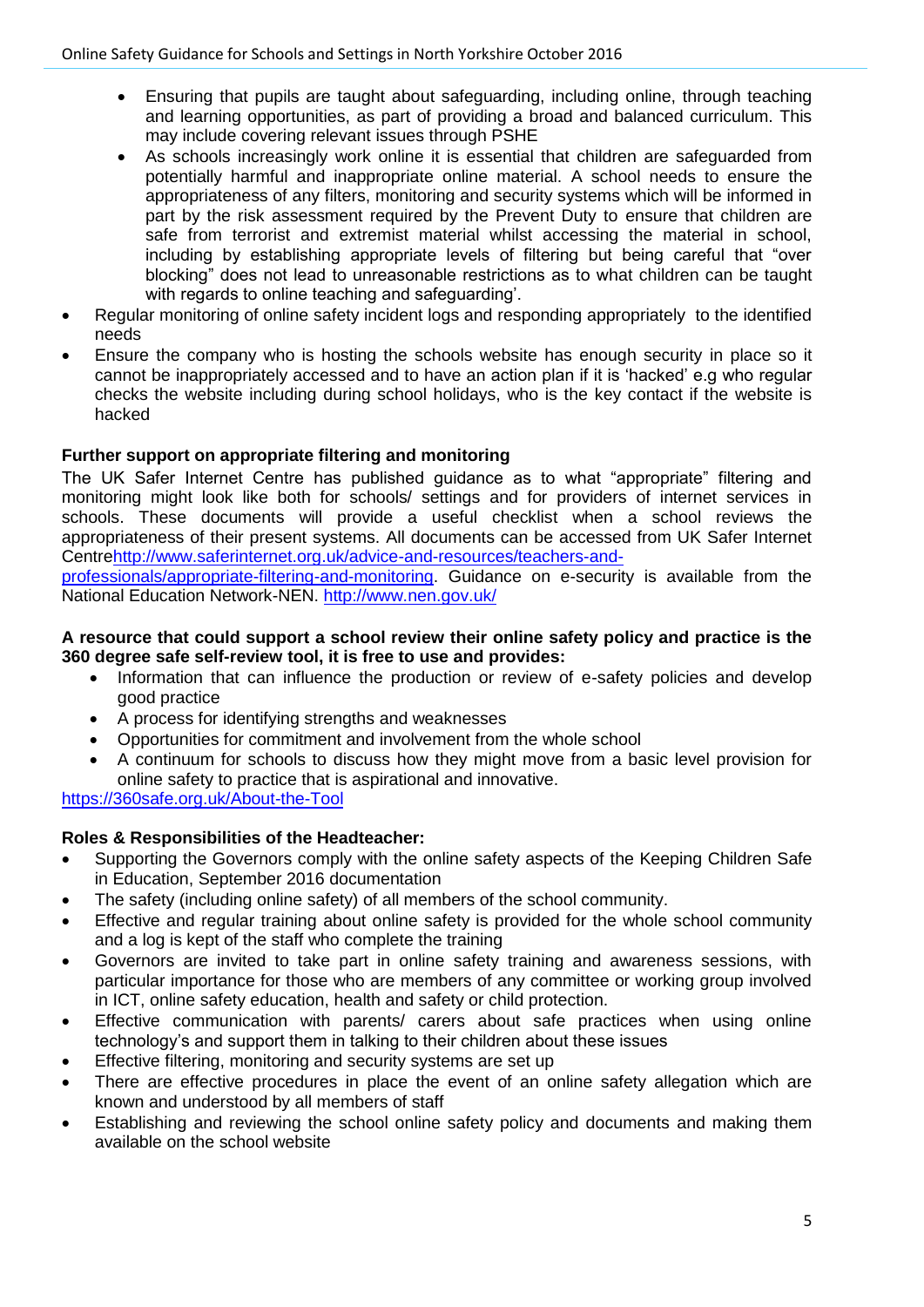• The school's Designated Safeguarding Lead should be trained in online safety issues and be aware of the potential for serious child protection issues that could arise through the use of ICT.

## **Roles & Responsibilities of a named member of the Senior Leadership Team:**

- Liaising with staff, ICT Technical staff, online safety governor, SLT and partner agencies on all issues related to online safety
- Ensuring that all staff are aware of the procedures that need to be followed in the event of an online safety incident taking place
- Providing training and advice for staff and keeping a log of staff who complete training about online issues
- Keep a log of staff, pupils and families who have signed the Acceptable Use Policy (AUP) for the safe use of technology
- Receive and respond to reports of online safety incidents and creates a log of incidents and outcomes to inform future online safety developments
- Co-ordinating and reviewing online safety education programme in school (or working in partnership with the Personal, Social , Health, Education (PSHE) and/ or Computing lead).

## **Roles & Responsibilities of the ICT technician:**

- The school's ICT infrastructure is secure and meets requirements for filtering and monitoring
- The schools website is kept secure from 'hacking' and there is an action plan in place if it is hacked
- The school's password policy is adhered to
- The school's filtering policy is applied and updated on a regular basis and that its implementation is not the sole responsibility of any single person
- Keeps up to date with online safety technical information
- The use of the school's ICT infrastructure (network, remote access, e-mail, VLE etc.) is regularly monitored in order that any misuse or attempted misuse can be reported to the named SLT for action.

# **Roles & Responsibilities of all staff:**

In addition to the elements covered in the Staff Acceptable Use Policy (AUP), all staff are responsible for ensuring that:

- They have an up to date awareness of online safety matters and of the schools current online safety policy and practices
- They attend the training provided by the school about online safety and all new staff receive online safety training as part of their induction programme, ensuring that they fully understand the school online safety policy, Acceptable Usage and Child Protection Policies.
- They have read, understood and signed the school Staff Acceptable Usage Policy (AUP)
- They do not 'be-friend' any pupil or pupil family member on social media in a social context whilst the pupil is at the school
- Online safety issues are embedded in all aspects of the curriculum and other school activities
- Pupils understand and follow the school's online safety and acceptable usage policies
- Pupils have a good understanding of research skills and the need to avoid plagiarism and uphold copyright regulations
- They monitor ICT activity in lessons, extracurricular and extended school activities
- In lessons where Internet use is pre-planned, pupils should be guided to sites checked as suitable for their use and that processes are in place for dealing with any unsuitable material that is found in Internet searches.
- All staff should be aware that emails can be part of Freedom of Information requests so all correspondence needs to be professional, courtesy and respectful
- If confidential information / information under the data protection act is being sent by email it must be sent through the secure email system which if provided by Schools ICT would be the Egress system which the schools administration and headteacher have access to but more licenses can be purchased.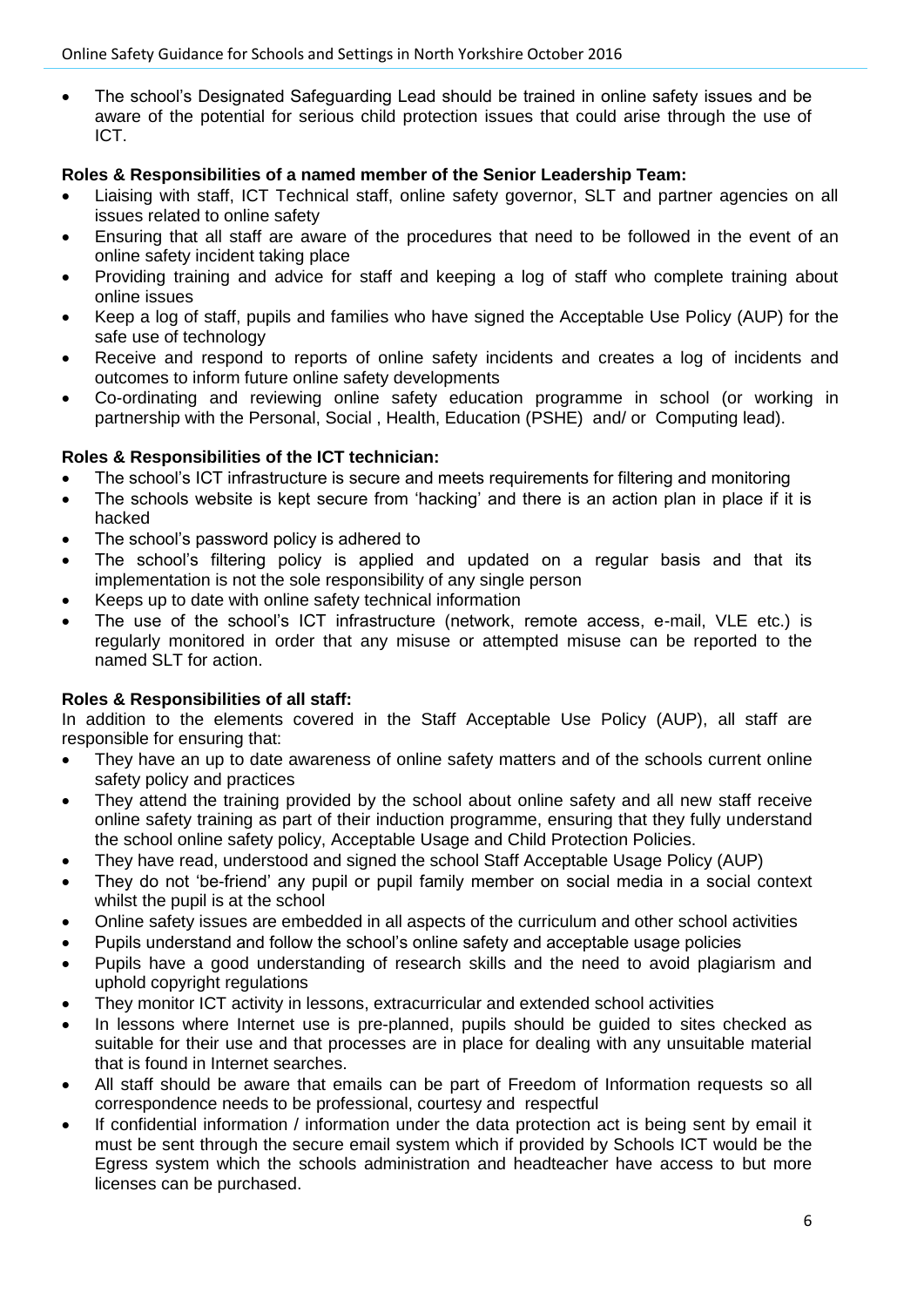Safer Internet have produced various supporting guidance and documents for staff who work in schools to enable them to help young people to stay safe online but also to ensure they protect their own online reputation, particularly when using social networking sites. <http://www.saferinternet.org.uk/advice-and-resources/teachers-and-professionals>

**Roles & Responsibilities of all pupils**

- Are responsible for using the school ICT systems in accordance with the Pupil Acceptable Usage Policy, which they will be required to sign before being given access to school systems. Parents/carers will be required to read through and sign alongside their child's signature.
- Need to understand the importance of reporting abuse, misuse or access to inappropriate materials and know how to do so.
- Should understand the importance of adopting good online safety practice when using digital technologies out of school and realise that the school's online safety policy also covers their actions out of school, if related to their membership of the school or using equipment provided by the school.

#### **Roles & Responsibilities of all parents/carers**

Parents/Carers play a crucial role in ensuring that their children understand the need to use the Internet/mobile devices in an appropriate way. Research shows that many parents and carers do not fully understand the issues and are less experienced in the use of ICT than their children. Schools will therefore take opportunities to help parents understand these issues. Parents and carers will be responsible for:

- Endorsing (by signature) the Pupil Acceptable Usage Policy and will alongside this sign the Parents Acceptable Usage Policy
- Access the school website and correspond with the school in accordance with the Parents Acceptable Usage Policy.
- Ensuring that they do not use social media to criticise or make inappropriate comments about the school or an individual member of staff as making defamatory comments online has exactly the same legal consequences as if they are made directly to someone else. Similarly threats of violence can lead to criminal proceedings under the Malicious Communications Act. If as a parent/ carer they have any concerns about anything which happens in schools then please contact the school directly.

Parents and Carers should also be aware of the health effects of children and young people having too much 'screen time'. This can limit the amount of time children are being physically active, reduce the amount of time they are sleeping and could be impacting on their eyesight. A number of systems and apps are available that can limit the screen time for children and young people alongside parents and carers talking to their children about the issues.

These following websites provide supporting information for parents / carers to enable them to protect their children through setting up parental controls and being able to talk to their children about how to stay safe online. This information should be available on the school website for parents/ carers to access and they should be informed that the information and support is available for them.

| NSPCC online safety<br>https://www.nspcc.org.uk/preventing-<br>abuse/keeping-children-safe/online-safety/ | Provides helpful advice and tools that a parent/carer<br>can use to help keep their child safe whenever and<br>wherever they go online.<br>Has material and information for use with<br>young children as well as older children<br>• Key advice for parents / carers<br>• Information on a range of social media sites<br>and games |
|-----------------------------------------------------------------------------------------------------------|--------------------------------------------------------------------------------------------------------------------------------------------------------------------------------------------------------------------------------------------------------------------------------------------------------------------------------------|
| Thinkuknow                                                                                                | Provides helpful advice and tools that a parent/carer                                                                                                                                                                                                                                                                                |
| https://www.thinkuknow.co.uk/parents/                                                                     | can use to help keep their child safe online.                                                                                                                                                                                                                                                                                        |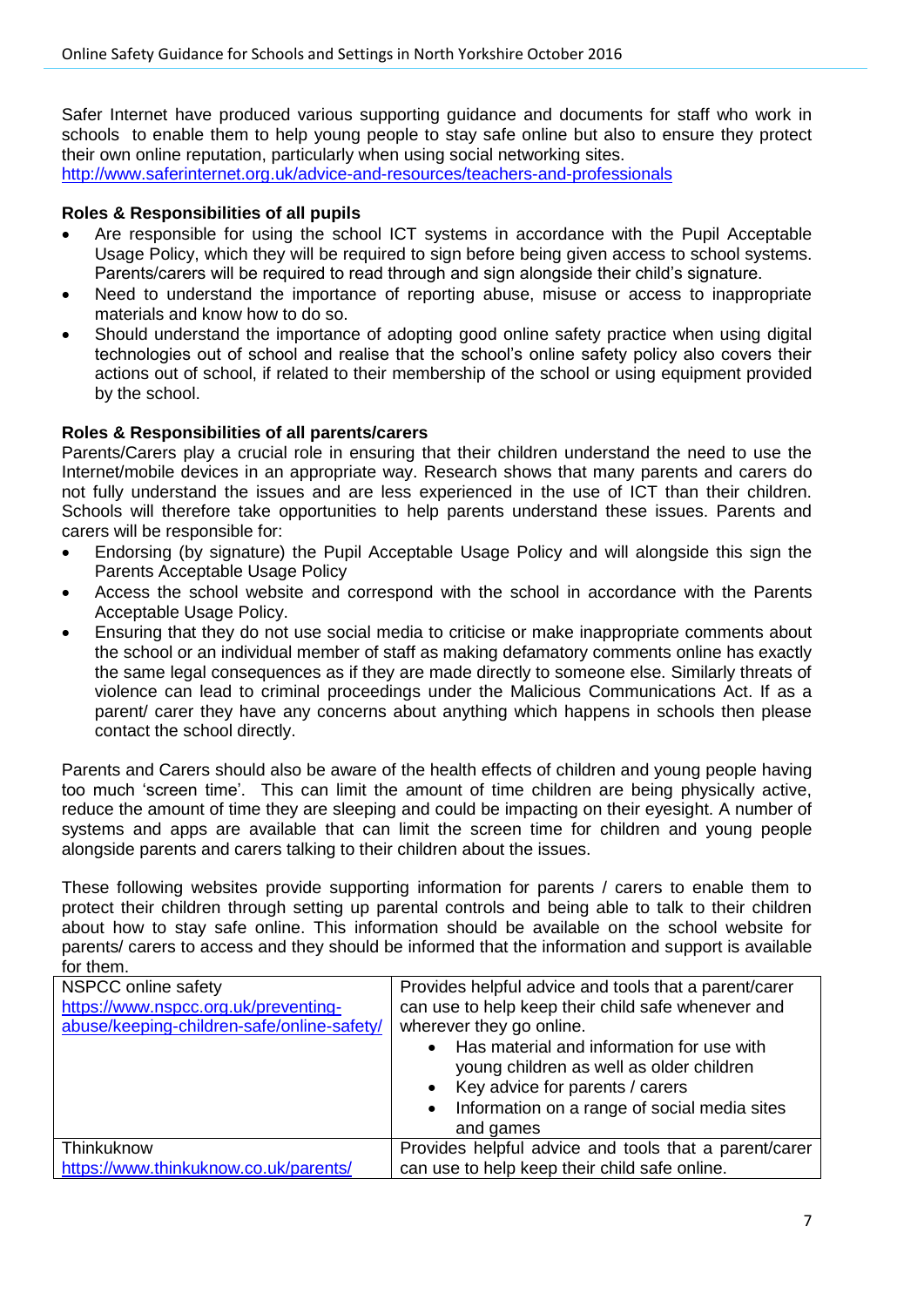| Childnet<br>http://www.childnet.com/parents-and-<br>carers<br>The whole website can be read in a<br>variety of languages.   | They have downloadable guides for parents/ carers on<br>various social media sites like: Instagram, Whatsapp,<br>youtube etc<br>They also have some useful films for parents to watch<br>about the risks online and four specific films about<br>sexting / 'self nudies' and how to talk to their children<br>about this issue and what to do if this happens.<br>A range of information to support parents/ carers keep<br>their children on safe including:<br>Parents: Supporting Young People<br>Online<br>(Leaflets in a variety of languages)<br>Key advice for parents / carers<br>Conversation starters to enable parents / carers<br>$\bullet$<br>to talk to their children<br>How to set parental controls on a range of<br>devices |
|-----------------------------------------------------------------------------------------------------------------------------|-----------------------------------------------------------------------------------------------------------------------------------------------------------------------------------------------------------------------------------------------------------------------------------------------------------------------------------------------------------------------------------------------------------------------------------------------------------------------------------------------------------------------------------------------------------------------------------------------------------------------------------------------------------------------------------------------------------------------------------------------|
|                                                                                                                             | Gaming                                                                                                                                                                                                                                                                                                                                                                                                                                                                                                                                                                                                                                                                                                                                        |
| Safer internet<br>http://www.saferinternet.org.uk/advice-<br>and-resources/parents-and-carers                               | Very specific advice, films and signposting to ensure<br>parents/ carers have the information about how to set<br>up parental controls on a range of devices and their<br>home internet                                                                                                                                                                                                                                                                                                                                                                                                                                                                                                                                                       |
| North Yorkshire Local Children<br>Safeguarding Board (LCSB)<br>http://www.safeguardingchildren.co.uk/par<br>ents-and-carers | In partnership with other agencies the LSCB have<br>developed an information leaflet containing practical<br>advice about how parents/ carers can support their<br>children stay safe online                                                                                                                                                                                                                                                                                                                                                                                                                                                                                                                                                  |

*(Further websites are available. The ones listed were correct at time of release October 2016)*

# **Staff training opportunities**

It is important that staff are kept up-to-date with online safety issues for children and young people but also for them to consider their online presence.

Training from North Yorkshire County Council (NYCC) through the Education and Skills team (there is a cost for attending this training):

- *NYCC Online safety in primary schools and settings: meeting your statutory safeguarding duties*
	- The course is aimed at Designated Safeguarding Leads (DSL) , Internet Safety leads, PSHE curriculum leads and pastoral leaders in schools and settings
	- Wed 23rd November 2016, Pavilions, Harrogate, ES-1116-T073, 9.30-3.30pm
	- Tuesday 7th February 2017, Pavilions, Harrogate, ES-0217-T098, 9:30-3:30pm
- *NYCC Online safety in secondary schools / PRS: meeting your statutory safeguarding duties*
	- The course is aimed at Designated Safeguarding Leads (DSL) , Internet Safety leads, PSHE curriculum leads and pastoral leaders in schools and settings
	- Thur 16th February 2017, Pavilions Harrogate, ES-0217-T097, 9:30-3:30pm
- A twilight/ staff training day version of this NYCC training can be delivered in a school / to a cluster of schools for staff and/ or governor training which can also be purchased alongside an awareness session for parents / carers.

To book the following NYCC provided training through smart solutions please go to www.northyorks.gov.uk/smartsolutions or e-mail smartsolutions@northyorks.gov.uk.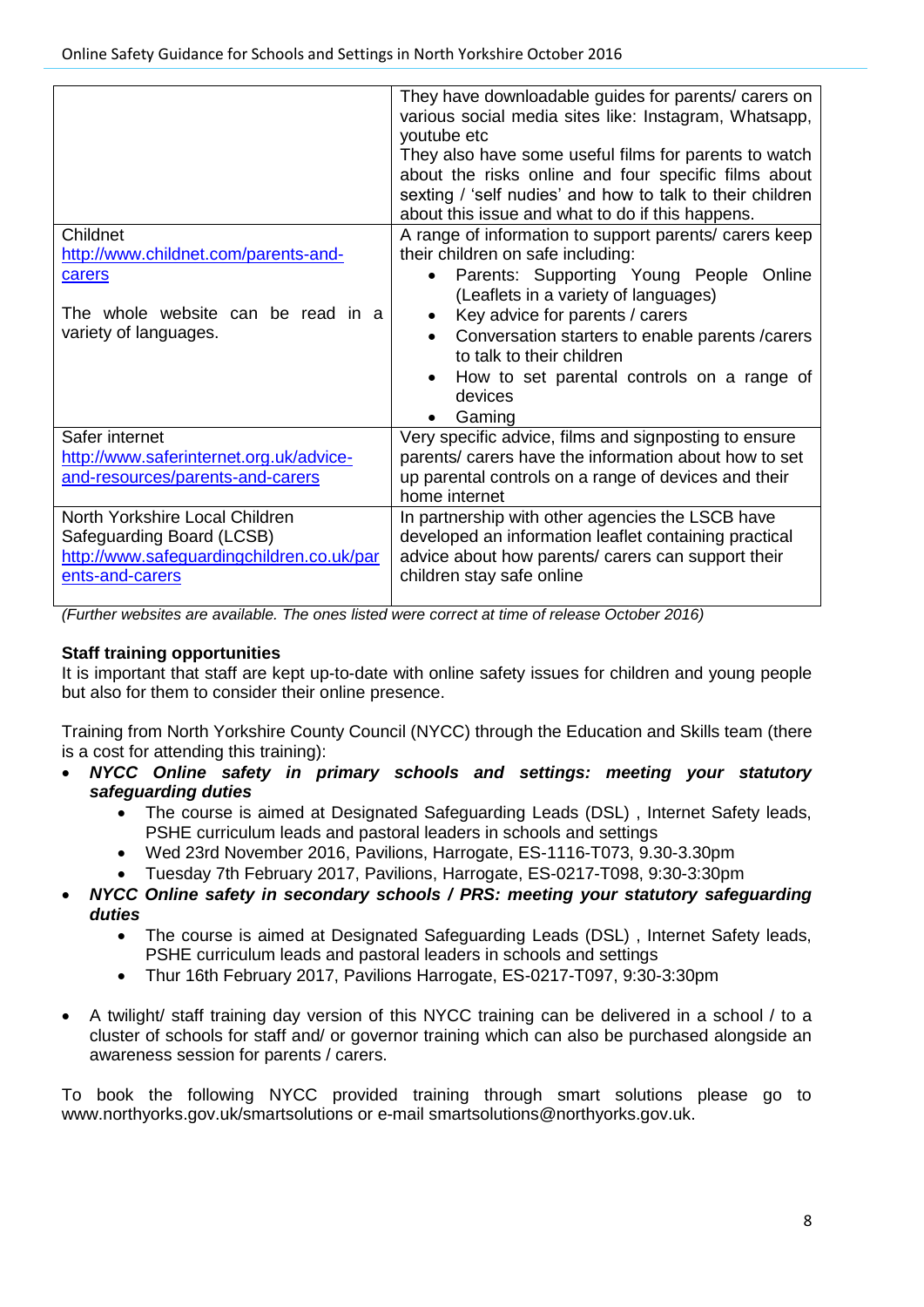- CEOP provide face-to-face training events. They only train DBS (or equivalent) cleared professionals who will directly deliver CEOP's (think u know) products and resources to children.<https://www.thinkuknow.co.uk/Teachers/Training/>
- Mind Ed provide free online training focused on:
	- Online Risk And Resilience
	- Digital Media and Young People
	- Children and Young People's Digital Lives

[https://www.minded.org.uk/local/search/search\\_programs](https://www.minded.org.uk/local/search/search_programs)

- An online safety INSET presentation that has been designed to be delivered by the online safety Lead, or designated staff member, in a school, organisation or child care setting. <http://www.childnet.com/teachers-and-professionals/staff-e-safety-inset-presentation>
- NSPCC- Keeping children safe online is a 3 hour online course, £20 per person
	- how children use the internet and technology
	- the risks they face from other people both other children and adult offenders
	- behaviour by children that exposes them to greater risks online
	- what to do if children experience issues such as cyber bullying or grooming
	- how to make organisations safer places for children to go online
	- how to conduct an e-safety audit and create an acceptable use policy for your organisation.

<https://www.nspcc.org.uk/what-you-can-do/get-expert-training/keeping-children-safe-online-course/>

#### **Online safety curriculum for pupils that is age appropriate and is a well-planned and taught curriculum**

As with all other risks, it is impossible to eliminate those risks completely. It is therefore essential, through good educational provision, to build pupils' resilience to the risks to which they may be exposed so that they have the confidence and skills to face and deal with these risks.

A school needs to provide the necessary safeguards to help ensure that they have done everything that could reasonably be expected to manage and reduce these risks. The online safety policy needs to explain how the school intends to do this, whilst also addressing wider educational issues in order to help young people (and their parents/carers/staff) to be responsible users and stay safe while using the Internet and other communications technologies for educational, personal and recreational use.

**Online safety education** will be provided in the following ways:

- A planned online safety programme is provided as part of the PSHE and assembly programme and is regularly revisited in Computing and other lessons across the curriculum – this programme covers both the use of ICT and new technologies in school and outside of school.
- A range of safeguarding issues are considered as part of the online safety education: keeping their personal information private, healthy relationships on and off line, grooming, sending inappropriate images and the consequences of this, gaming, gambling, radicalisation and how to recognise the signs and keep themselves safe
- Pupils are taught in lessons to be critically aware of the materials/content they access on-line and are guided to validate the accuracy of the information.
- Pupils are helped to understand the need for the Pupil AUP and encouraged to adopt safe and responsible use of ICT, the Internet and mobile devices both within and outside of school.
- Pupils are taught to acknowledge the source of information used and to respect copyright when using material accessed on the Internet.
- Rules for the use of ICT systems and the Internet are posted in school
- Staff act as good role models in their use of ICT, the Internet and mobile devices.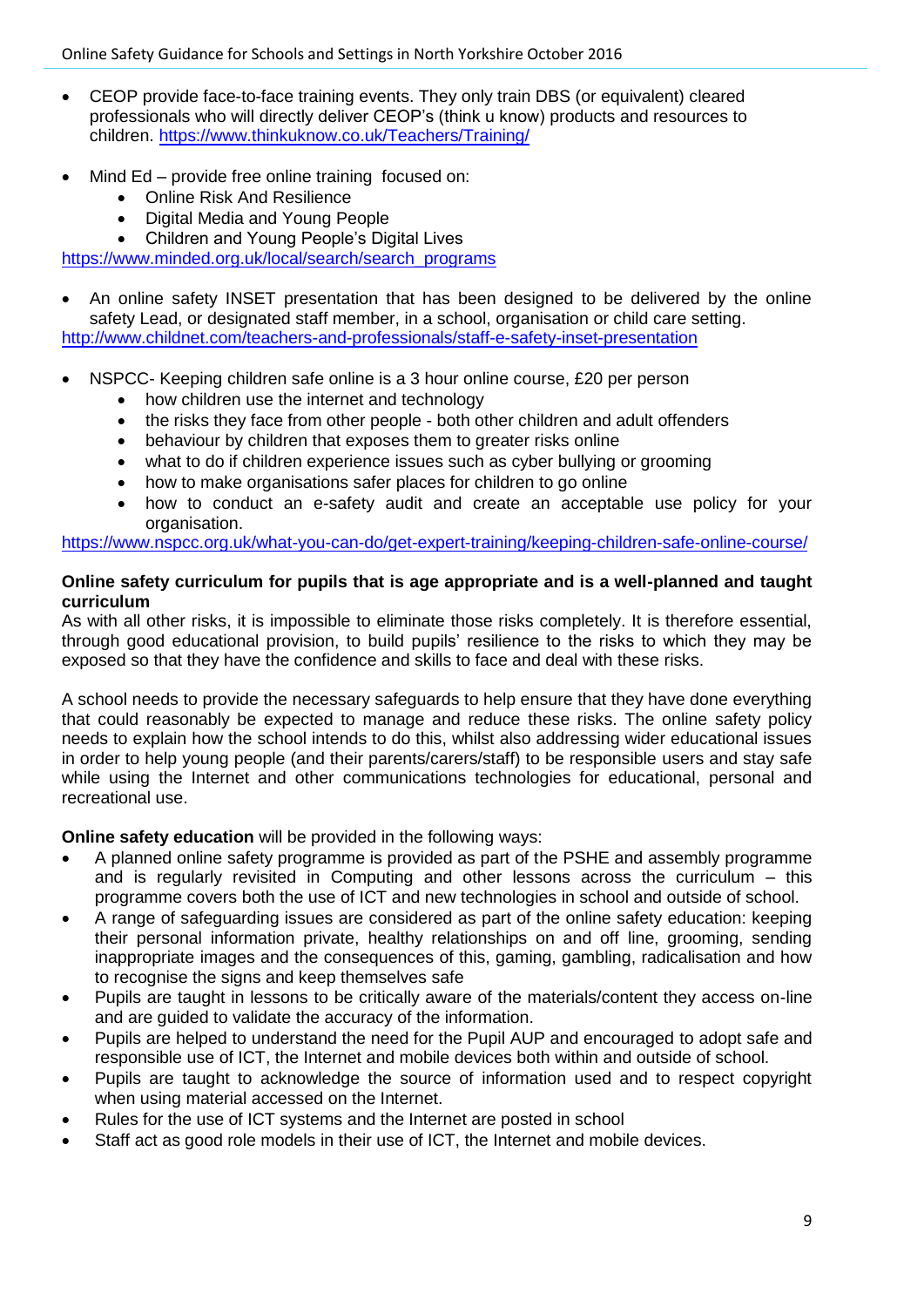School can access the North Yorkshire curriculum entitlement framework for PSHE and Citizenship which sets out suggested learning outcomes for key stages 1-4 and provides links to supporting age appropriate resources which includes online safety (there are also named resources to teach about grooming, sexting, child sexual exploitation, pornography, radicalisation and extremism which are also safeguarding issues which arise on and off line). The resource can be accessed through Fronter in the PShE room at<https://fronter.com/northyorks> (a school log in is required).

A useful key document to read is the 'Key principles of effective prevention education' - produced by the PSHE Association on behalf of CEOP. These principles will help PSHE education professionals to teach high-quality online safety education as part of their broader PSHE programmes.

[https://www.pshe-association.org.uk/curriculum-and-resources/resources/key-principles-effective](https://www.pshe-association.org.uk/curriculum-and-resources/resources/key-principles-effective-prevention-education)[prevention-education](https://www.pshe-association.org.uk/curriculum-and-resources/resources/key-principles-effective-prevention-education)

Appendix 8 has some suggested resources to support the effective teaching of online safety for all key stages

## **Appropriate use of Email**

- Digital communications with pupils and parents / carers (e-mail, online chat, VLE, voice etc.) should be on a professional level and only carried out using official school systems
- The school's e-mail service should be accessed via the provided web-based interface by default
- Under no circumstances should staff contact pupils, parents/carers or conduct any school business using personal e-mail addresses
- School e-mail is not to be used for personal use
- All staff should be aware that emails can be part of Freedom of Information requests so all correspondence needs to be professional, courtesy and respectful
- If confidential information / information under the data protection act is being sent by email it must be sent through the secure email system which if provided by Schools ICT would be the Egress system which the schools administration and headteacher have access to but more licenses can be purchased.

# **Appropriate use of mobile phones**

- School mobile phones only should be used to contact parents/carers/pupils when on school business with pupils off site. Staff should not use personal mobile devices and under no circumstances should a pupil or parent/carers be given a member of staffs personal mobile number
- Staff should not be using personal mobile phones in school during working hours when in contact with children
- Visitors will be asked not to use their mobile phone whilst on site with any pupils presence due to all mobile phones containing a camera
- Pupils should adhere to the rules and guidelines set out in the Behaviour Policy / mobile phone policy regarding mobile phone use in school
- All pupils will be required to put their phone / interactive watch in a lockable container at the start of any PE lesson before pupils start to get changed
- All pupils will be required to put their phones / interactive watches in a lockable container at the start of any exams

# **Appropriate use of social networking sites**

- Staff should not access social networking sites on school equipment in school or at home that have not been pre-approved by the school
- Staff users should not refer to any member of staff, pupils, parents/carers, the school or any other member of the school community on any social networking site or blog in a derogatory way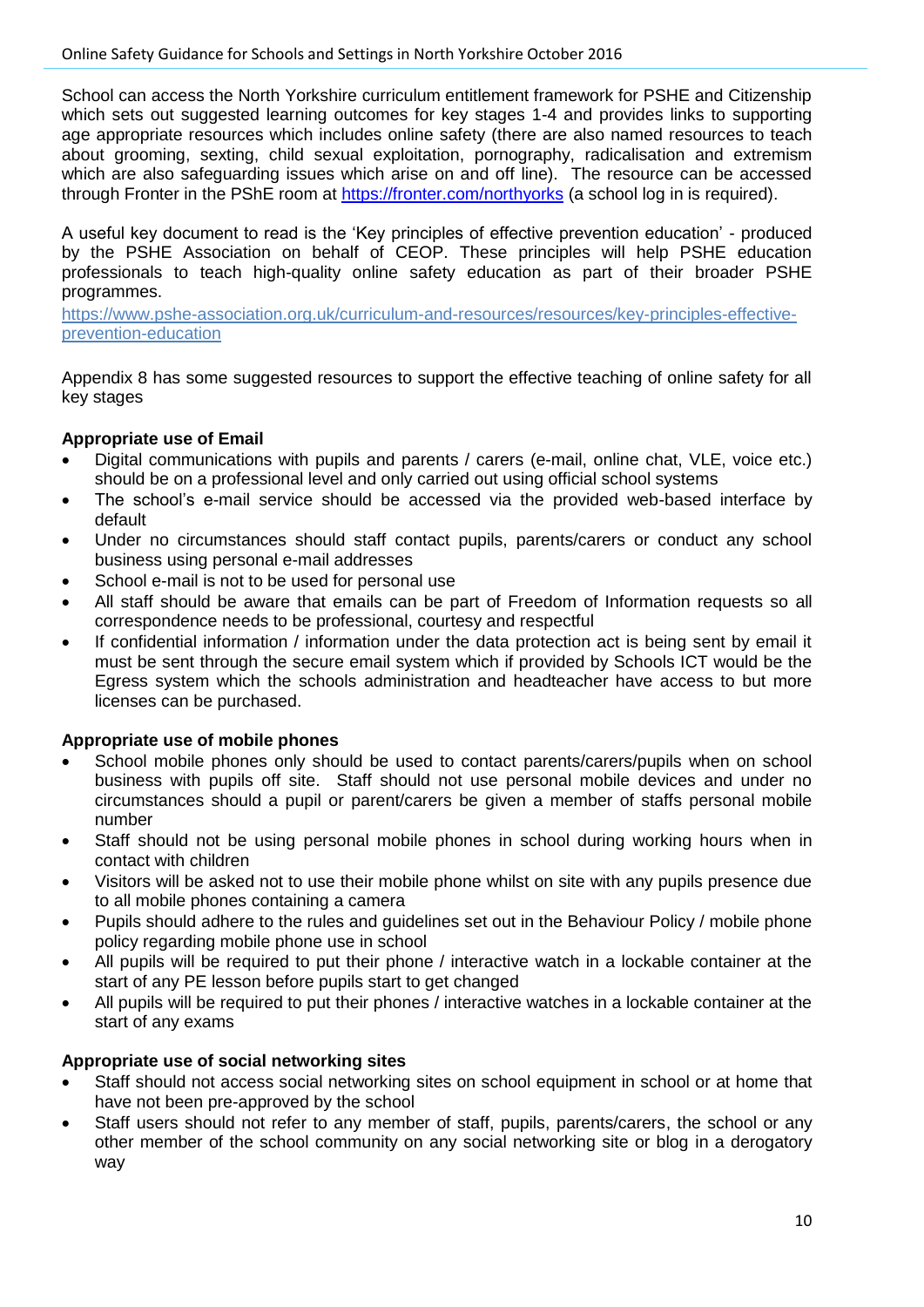- Pupils will not be allowed on social networking sites on school equipment that have not been pre-approved whether in school or at home. At home it is the parental responsibility, but parents should be aware that it is illegal for children under the age of 13 to be on certain social networking sites
- Pupils/Parents/carers should be aware the school will investigate misuse of social networking if it impacts on the well-being of other pupils or members of the school community
- Parents / carers and pupils will be informed that they do not use social media to criticise or make inappropriate comments about the school, an individual member of staff or another pupil as making defamatory comments online has exactly the same legal consequences as if they are made directly to someone else. Similarly threats of violence can lead to criminal proceedings under the Malicious Communications Act. If as a parent/ carer they have any concerns about anything which happens in schools then they will be asked to contact the school directly
- If inappropriate comments are placed on social networking sites about the school or school staff then advice would be sought from the relevant agencies, including the police if necessary
- Pupils will be taught about online safety when using social networking sites

#### **Appropriate use of digital images**

- The school record of parental permissions granted/not granted must be adhered to when taking images of our pupils. The list can be obtained from the designated safeguarding lead
- Under no circumstances should images be taken by staff or Governors using privately owned equipment
- Permission to use images of all staff who work at the school is sought on induction and a copy is located in the personnel file
- Visitors / contractors will be asked not to use their mobile phone whilst on site with any pupils presence due to all mobile phones containing a camera
- Schools need to decide if parents/ carers can take images from a school event e.g school play, sports day and how those images can be used, as some parents may object to images of their children being on social networking sites. Schools could decide that parents/ carers need to sign an agreement that they will not share photographs taken at school event through any public median or other schools have decided that the school only will take official photographs taken from the event that parent/ carers could then access. This decision needs to be clearly communicated to all parents/ carers and the reasons behind the decision.

Although many of the above points are preventative and safeguarding measures, it should be noted that the school will endeavour whenever possible to use social networking in positive ways to publicise, inform and communicate information. For example the school may have an active website and Twitter/ Facebook account / blog which are used to inform, publicise school events and celebrate and share the achievement of students.

#### **Removable Data Storage Devices**

- Only school provided removable media should be used and they should be encrypted
- Any information that is on removable data storage device for school use should not be transferred onto any personal devices, in particular any information that is covered by the data protection act and could lead to an individual being identified
- All files downloaded from the Internet, received via e-mail or provided on removable media (e.g. CD, DVD, USB flash drive, memory cards etc.) must be checked for viruses using school provided anti-virus software before run, opened or copied/moved on to local/network hard disks
- Pupils should not bring their own removable data storage devices into school for use on school equipment.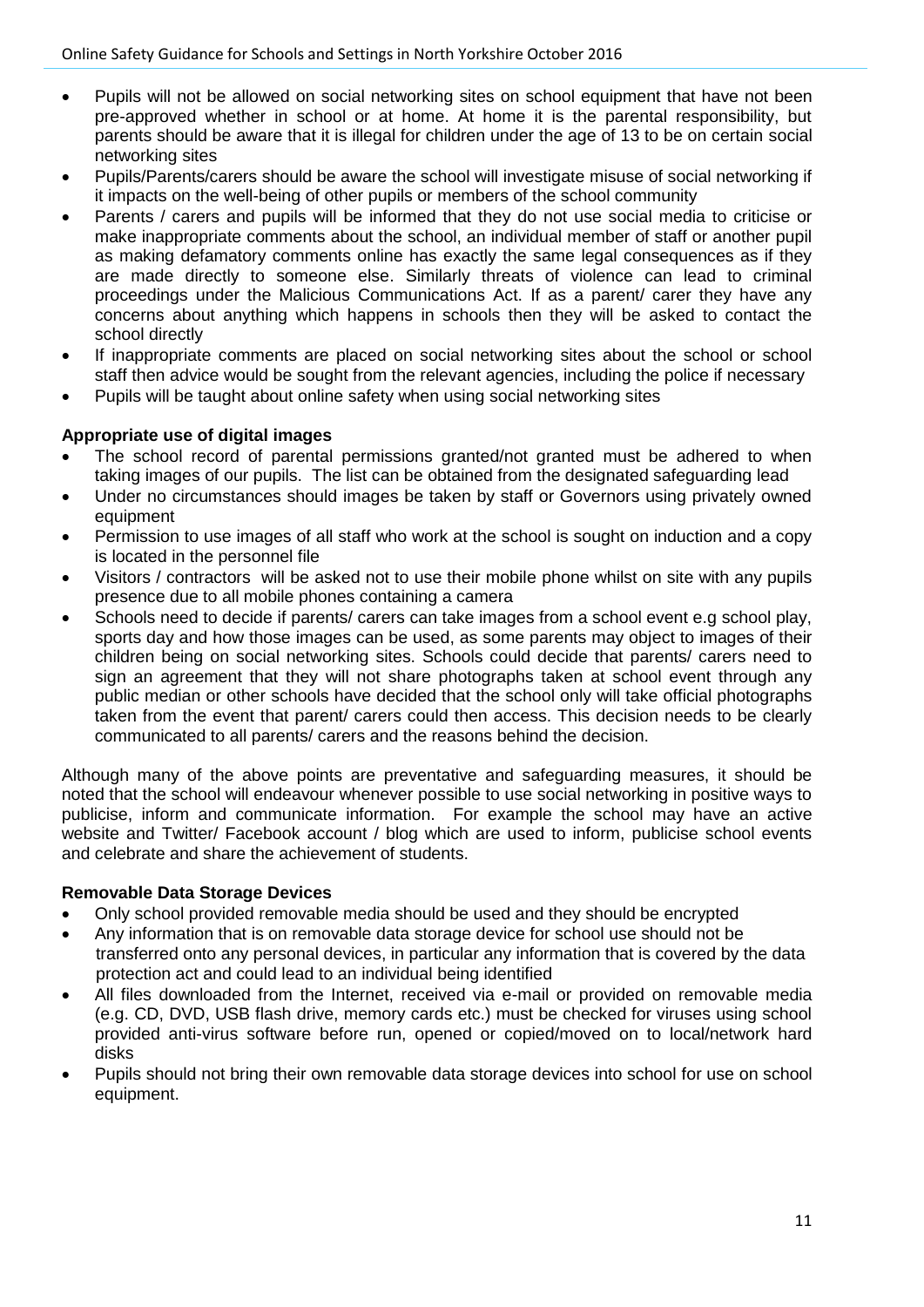# **Appropriate use of websites**

- In lessons where Internet use is pre-planned, pupils should be guided to sites checked as suitable for their use and that processes are in place for dealing with any unsuitable material that is found in Internet searches
- Staff will preview any recommended sites before use
- "Open" searches (e.g. "find images/ information on...") are discouraged when working with pupils who may misinterpret information
- If Internet research is set for homework, specific sites will be suggested that have previously been checked by staff. Parents will be advised to supervise any further research
- All users must observe copyright of materials published on the Internet
- Teachers will carry out a risk assessment regarding which pupils are allowed access to the internet with minimal supervision. Minimal supervision means regular checking of the pupils on the internet by the member of staff setting the task. All staff are aware that if they pass pupils working on the internet that they have a role in checking what is being viewed. Pupils are also aware that all internet use at school is monitoried and logged.
- The school only allows the ICT technician and SLT to access to Internet logs.

## **Passwords are an important element of keeping the users of the schools ICT systems safe**

## **Use of passwords for staff**

- Passwords or encryption keys should not be recorded on paper or in an unprotected file
- Passwords should be changed at least every 3 months
- Users should not use the same password on multiple systems or attempt to "synchronise" passwords across systems

## **Use of passwords for pupils**

- Should only let school staff know their in-school passwords
- Should not share their password with another pupil / sibling
- Inform staff immediately if passwords are traced or forgotten. All staff are able to access the network to allow pupils to change passwords

# **Use of School ICT Equipment**

- Privately owned ICT equipment should never be connected to the school's network and no personally owned applications or software packages should be installed on to school ICT equipment
- Personal or sensitive data (belonging to staff) should not be stored on the local drives of desktop or laptop PCs. If it is necessary to do so, the local drive must be encrypted
- All should ensure any screens are locked (by pressing Ctrl, Alt, Del simultaneously) before moving away from a computer during the normal working day to protect any personal, sensitive, confidential or classified data and to prevent unauthorised access
- If the school provides ICT equipment for pupils to use at home this needs to be part of the pupil and parent/carer AUP to ensure it is only used for school work and only suitable resources are accessed on the device. The device will be set up to minimise the pupil being able to access any inappropriate information. Parent/ carers will also be asked to set up parental controls on their own broadband provider to try to prevent pupils accessing inappropriate materials and guidance will be provided on how to do this. There will be a specific focus on SEND pupils who are often provided with technology to support their learning.

#### **Monitoring**

All use of the school's Internet access is logged and the logs are randomly but regularly monitored by the school's external provider. Schools accessing their internet support from Schools ICT can now access Smoothwall's reporting mechanism which will identify pupils that are searching for websites / using search words that may be inappropriate. It will also highlight issues through the content of the site e.g reference to suicide. This reporting mechanism is all included in the contract with Schools ICT smoothwall so they can provide more information. Other providers are available.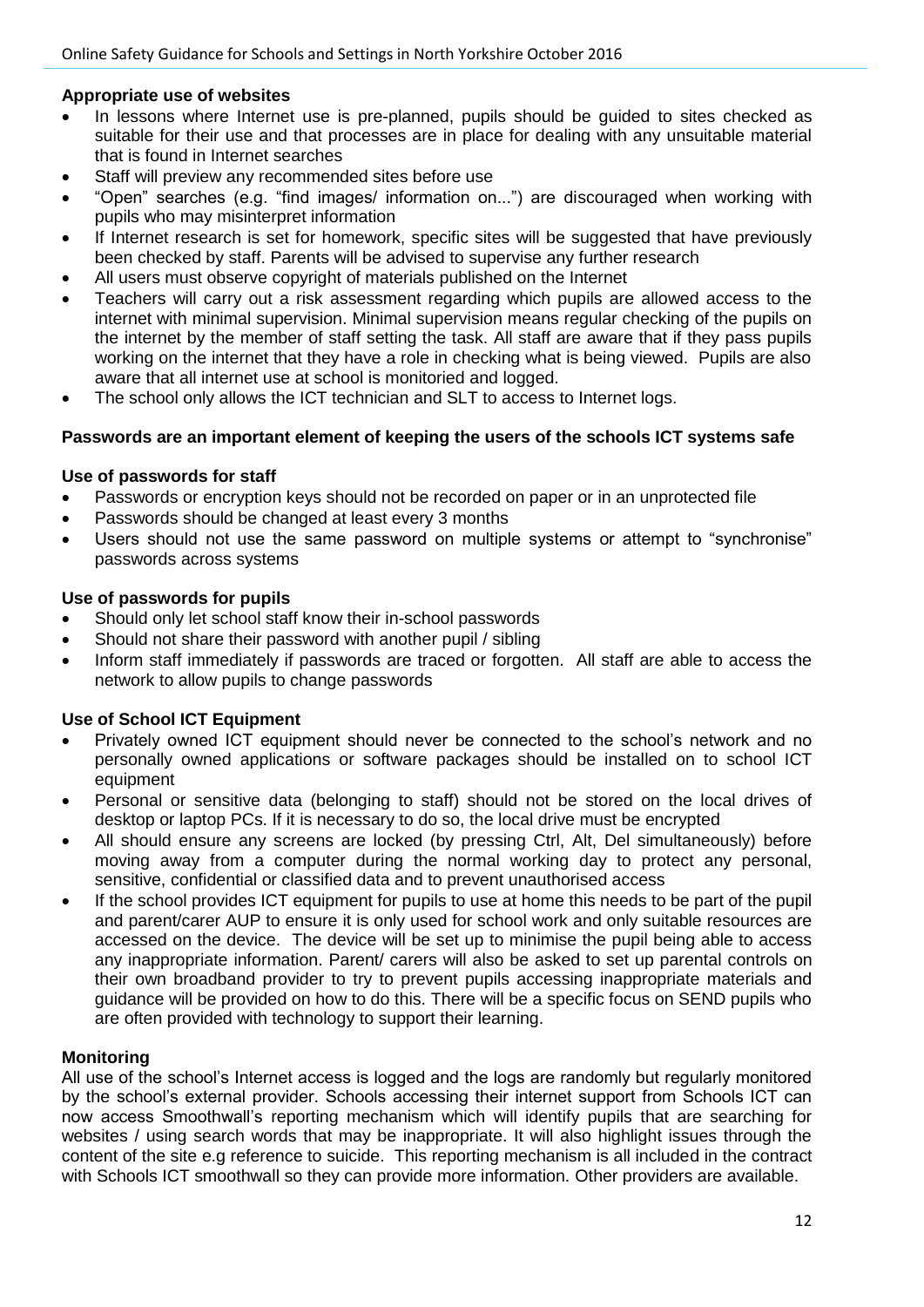#### **Incident Reporting**

Any online safety incidents must immediately be reported to the designated safeguarding lead if it is a member of staff, pupil or parent/carer who will investigate further following online safety and safeguarding policies and guidance.

#### **Responding to incidents of misuse**

It is hoped that all members of the school community will be responsible users of ICT. However, there may be times when infringements of the policy could take place through careless or irresponsible, or very rarely, through deliberate misuse. Appendix 1 is a table which shows how many schools currently consider the benefit of using a range of technologies for education purposes against the risks and disadvantages. Listed in Appendix 2 are a range of activities that are unacceptable and / or illegal. Appendix 3 and 4 are some suggested responses that will be made to any apparent or actual incidents of misuse from pupils and staff. If any apparent or actual, misuse appears to involve illegal activity e.g. child sexual abuse images, adult material which potentially breaches the Obscene Publications Act, criminally racist material or other criminal conduct, activity or materials the tables should be consulted and liaise with the Police should take place. Actions will be followed in accordance with policy, in particular the sections on reporting the incident to the police and the preservation of evidence. If members of staff suspect that misuse might have taken place, but that the misuse is not illegal (as above) it is essential that correct procedures are used to investigate, preserve evidence and protect those carrying out the investigation. It is recommended that more than one member of staff is involved in the investigation. It is more likely that the school will need to deal with incidents that involve inappropriate rather than illegal misuse. It is important that any incidents are dealt with as soon as possible in a proportionate manner, and that members of the school community are aware that incidents have been dealt with.

When considering an online safety incident involving a pupil(s) a school does need to take into account the nature of the incident, the age of the child and if there is a need to involve any partner agencies. The vulnerability checklist can provide a wider understanding of a range of risk factors that may be impacting on children and young people.

<http://www.safeguardingchildren.co.uk/vcl-v3>

The Local Safeguarding board has a number of practice guides for professionals which contain information and referral pathways, the aspects that could be highlighted from an online safety incident include:

- Prevent Practice Guide Working with Individuals Vulnerable to Extremism <http://www.safeguardingchildren.co.uk/prevent-practice-guidance?v=preview>
- Child Sexual Exploitation <http://www.safeguardingchildren.co.uk/professionals/cse>

Professionals in all agencies have a responsibility to refer a child to Children's Social Care (part of the Children and Families Service)/Disabled Children's Service when it is believed or suspected that a child:

- Has suffered significant harm and /or;
- Is likely to suffer significant harm and/or;
- Has developmental and welfare needs which are likely only to be met through provision of family support services (with agreement of the child's parent).

**Contact details:** By Phone: 01609 780780 Email:social.care@northyorks.gov.uk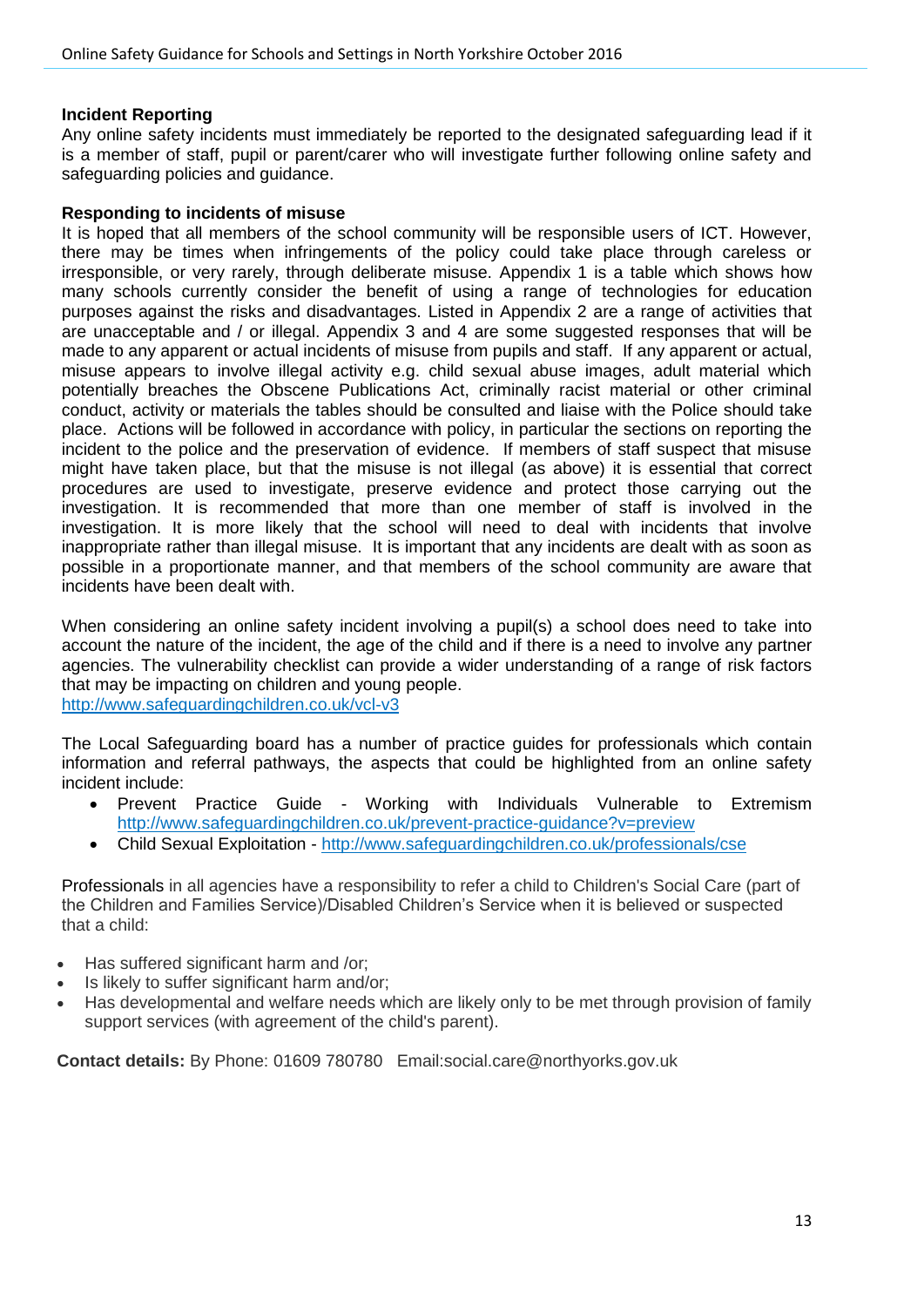#### **Sexting in schools and colleges: responding to incidents and safeguarding young people - UKCCIS Guidance**

[https://www.gov.uk/government/uploads/system/uploads/attachment\\_data/file/545997/Sexting\\_in\\_s](https://www.gov.uk/government/uploads/system/uploads/attachment_data/file/545997/Sexting_in_schools_and_colleges_UKCCIS__4_.pdf) [chools\\_and\\_colleges\\_UKCCIS\\_\\_4\\_.pdf](https://www.gov.uk/government/uploads/system/uploads/attachment_data/file/545997/Sexting_in_schools_and_colleges_UKCCIS__4_.pdf)

For the first-time, there is clear guidance to schools about how they should handle incidents where pupils under-18 take and/or share naked images of other under-18s, including themselves. This new guidance takes a safeguarding focus, rather than a simple criminal response, and, in some circumstances, allows schools to deal with incidents without involving the police.

There is no clear definition of 'sexting'. Instead, this document talks about 'youth-produced sexual imagery'. This is imagery that is being created by under 18s themselves and involves still photographs, video, and streaming. In the guidance, this content is described as sexual and not indecent.

Incidents covered by this guidance:

- Person under 18 creates a sexual image of themselves and shares it with another person under 18.
- A person under 18s shares an image of another under 18 with another person under 18 or an adult.
- A person under 18 is in possession of sexual imagery created by another person under 18.

Incidents not covered by this guidance:

- Under 18s sharing adult pornography.
- Under 18s sharing sexual texts without sexual imagery.
- Adults sharing sexual imagery of under 18s. (This is child sexual abuse and must always be reported to police.)

The UKCCIS guidance 'Sexting in schools and colleges, responding to incidents and safeguarding young people' published in August 2016, is non-statutory, but should be read alongside 'Keeping children safe in education'. This is important guidance and should be read and understood by DSLs, appropriately communicated to the staff team and incorporated into the schools online safety policy.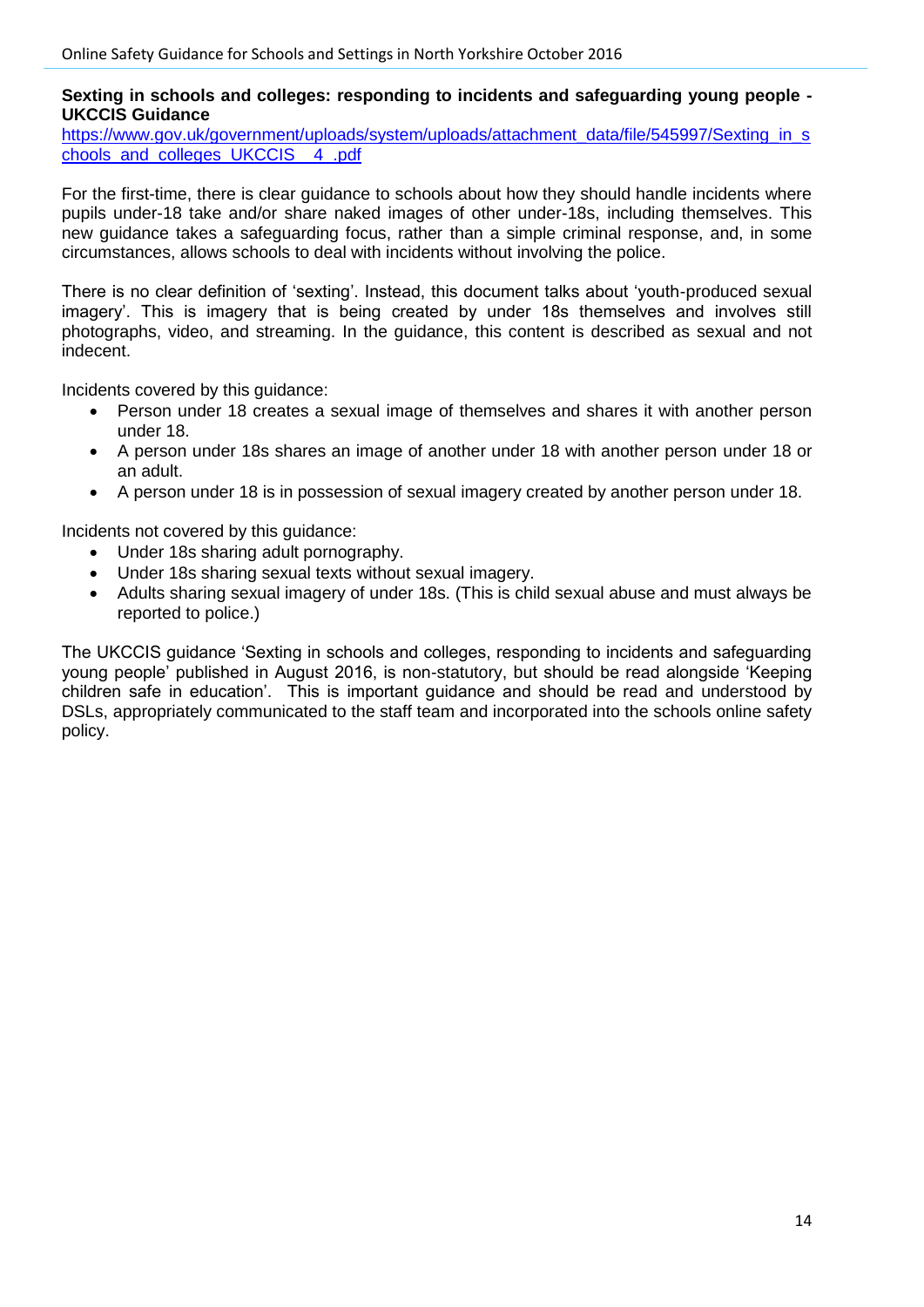# **Appendix 1**

A wide range of rapidly developing communications technologies has the potential to enhance learning. The following table shows how many schools currently consider the benefit of using these technologies for education purposes against the risks and disadvantages. This is for guidance only and your school will need to decide on what is right for your school

|                                                                                                                                 |                          |                                  | <b>Staff and other adults</b>      |                         |                          |                                              | <b>Pupils</b>                                                                     |                         |
|---------------------------------------------------------------------------------------------------------------------------------|--------------------------|----------------------------------|------------------------------------|-------------------------|--------------------------|----------------------------------------------|-----------------------------------------------------------------------------------|-------------------------|
| Communication<br>Technologies                                                                                                   | Permitted                | Permitted<br>at certain<br>times | Permitted<br>for<br>named<br>staff | <b>Not</b><br>Permitted | Permitted                | Permitted<br>at certain<br>times             | Allowed<br>with staff<br>permission                                               | <b>Not</b><br>Permitted |
| Mobile phones<br>may be brought<br>to school                                                                                    | ✓                        |                                  |                                    |                         | ✓                        |                                              |                                                                                   |                         |
| Mobile phones<br>used in lessons                                                                                                |                          |                                  |                                    | ✓                       |                          |                                              | $\checkmark$<br>e.g taking a<br>photo of<br>some work<br>for revision<br>purposes |                         |
| Use of mobile<br>phones in social<br>time                                                                                       | ✓                        |                                  |                                    |                         |                          | ✓<br>within the<br>mobile<br>phone<br>policy |                                                                                   |                         |
| Staff should only<br>contact a pupil<br>on a school<br>issued mobile<br>phone                                                   | ✓                        |                                  |                                    |                         |                          |                                              |                                                                                   |                         |
| Taking<br>photographs/film<br>on personal<br>mobile devices /<br>digital camera                                                 |                          |                                  |                                    | ✓                       |                          |                                              |                                                                                   | ✓                       |
| Taking<br>photographs/film<br>on school<br>mobile devices /<br>digital camera<br>for school<br>purposes only                    | ✓                        |                                  |                                    |                         |                          |                                              | $\checkmark$                                                                      |                         |
| Parent / carer<br>taking photos of<br>a school event<br>on their own<br>device and<br>uploading online<br>with public<br>access |                          |                                  |                                    | ✓                       |                          |                                              |                                                                                   | ✓                       |
| Use of personal<br>tablets/laptops<br>ipads etc in<br>school                                                                    |                          |                                  |                                    | ✓                       |                          |                                              |                                                                                   | ✓                       |
| Use of school<br>owned tablets/<br>laptops/ipads in<br>school but not<br>for personal use                                       | ✓                        |                                  |                                    |                         | ✓                        |                                              |                                                                                   |                         |
| Use of school<br>owned tablets/<br>laptops/ipads<br>out of school but<br>not for personal<br>use                                | ✓<br>(within<br>the AUP) |                                  |                                    |                         | ✓<br>(within<br>the AUP) |                                              |                                                                                   |                         |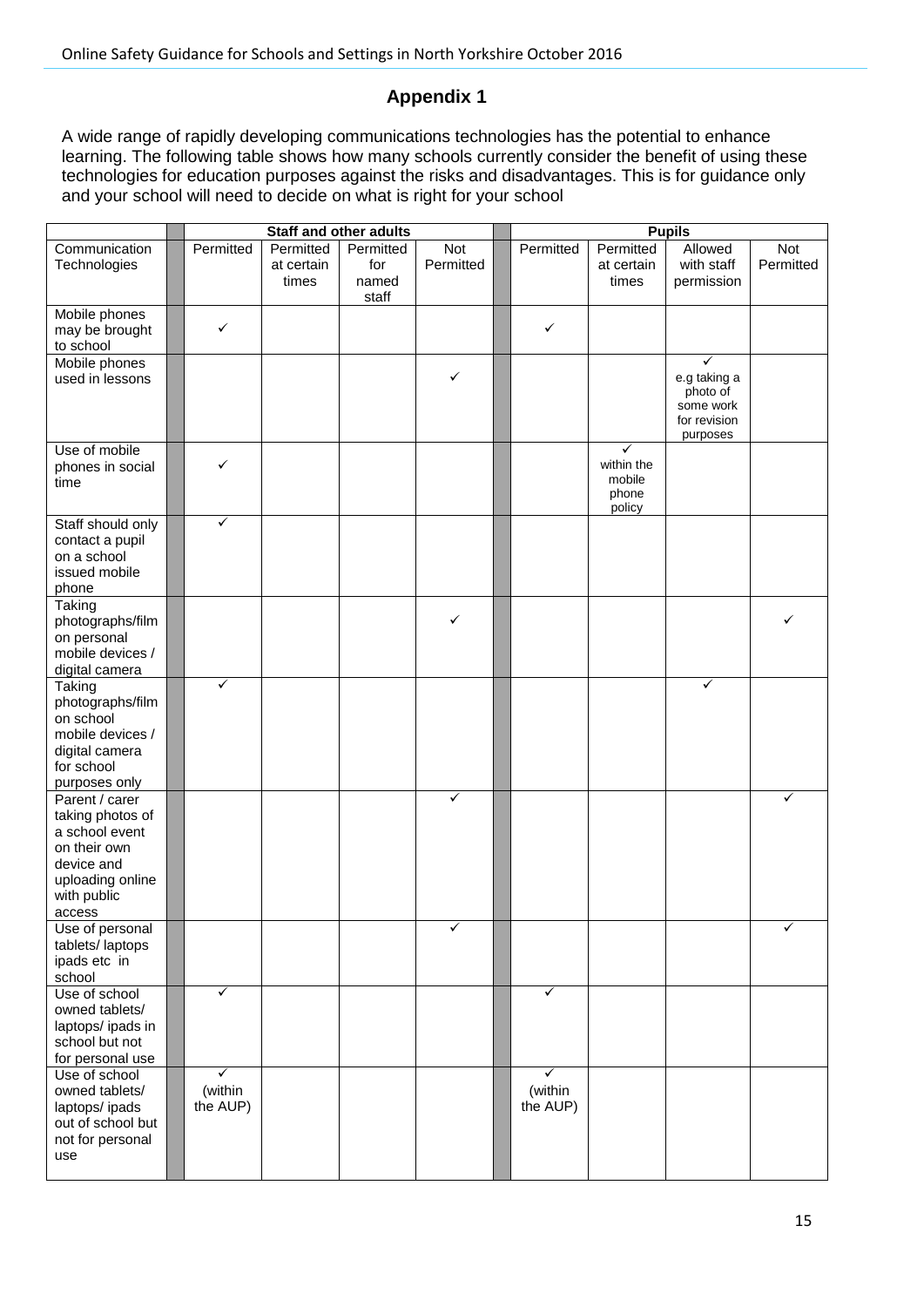| Only using<br>school provided<br>encrypted<br>storage devices |  |  |  |  |  |
|---------------------------------------------------------------|--|--|--|--|--|
| Use of school<br>email for<br>personal emails                 |  |  |  |  |  |
| Social use of<br>chat<br>rooms/facilities                     |  |  |  |  |  |
| Use of social<br>network sites in<br>school                   |  |  |  |  |  |
| Use of<br>educational<br>blogs                                |  |  |  |  |  |

When using communication technologies the school considers the following as good practice:

- The official school email service may be regarded as safe and secure and is monitored. Staff and students should therefore use only the school email service to communicate with others when in school, or on school systems (e.g. by remote access).
- Users need to be aware that email communications may be monitored
- Users must immediately report, to the nominated person (in accordance with the school policy) the receipt of any email that makes them feel uncomfortable, is offensive, threatening or bullying in nature and must not respond to any such email.
- Any digital communication between staff and pupils or parents/carers (email, chat, Learning Platform etc) must be professional in tone and content. These communications may only take place on official (monitored) school systems. Personal email addresses, text messaging or public chat/social networking programmes must not be used for these communications.
- Students should be taught about email safety issues, such as the risks attached to the use of personal details. They should also be taught strategies to deal with inappropriate emails and be reminded of the need to write emails clearly and correctly and not include any unsuitable or abusive material.
- Personal information should not be posted on the school website and only official email addresses should be used to identify members of staff.

## **Appendix 2 Unsuitable / inappropriate activities**

Some internet activity e.g. accessing child abuse images or distributing racist material is illegal and would obviously be banned from school and all other ICT systems. Other activities e.g. Cyberbullying would be banned and could lead to criminal prosecution. There are however a range of activities which may, generally, be legal but would be inappropriate in a school context, either because of the age of the users or the nature of those activities. The school believes that the activities referred to in the following section would be inappropriate in a school context and that users, as defined below, should not engage in these activities in school or outside school when using school equipment or systems. The school policy restricts certain internet usage as follows. Users shall not visit Internet sites, make, post, download, upload, data transfer, communicate or pass on, material, remarks, proposals or comments that contain or relate to: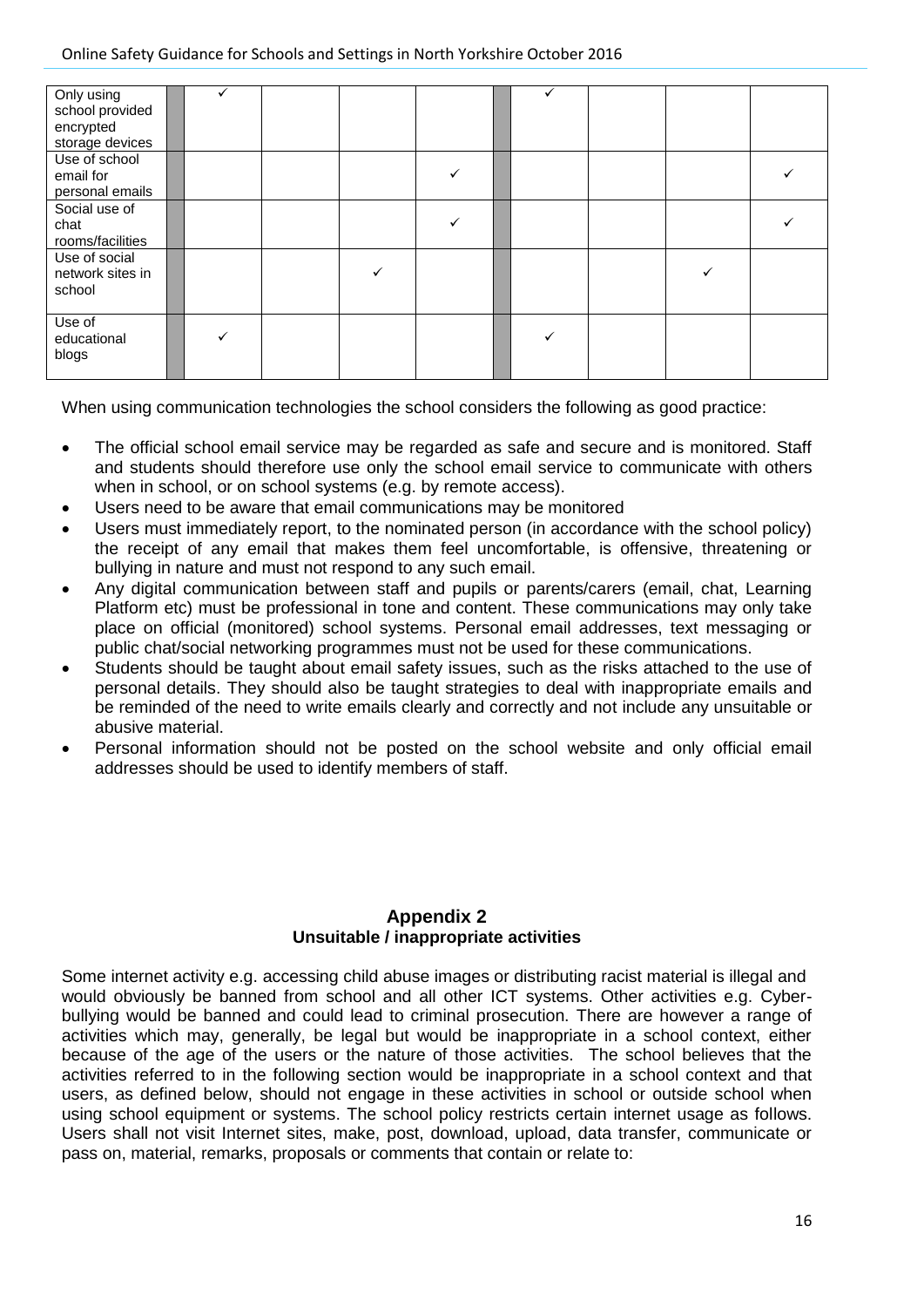| <b>User actions</b>                                                                   | Acceptable | <b>Acceptable at</b> | Acceptable             | <b>Unacceptable</b> | <b>Unacceptable</b> |
|---------------------------------------------------------------------------------------|------------|----------------------|------------------------|---------------------|---------------------|
|                                                                                       |            | certain times        | for nominated<br>users |                     | and illegal         |
| Child sexual abuse images                                                             |            |                      |                        |                     | ✓                   |
| Promotion or conduct of illegal acts, eg                                              |            |                      |                        |                     |                     |
| under the child protection, obscenity,                                                |            |                      |                        |                     | ✓                   |
| computer misuse and fraud legislation                                                 |            |                      |                        |                     |                     |
| Adult material that potentially breaches the                                          |            |                      |                        |                     | ✓                   |
| Obscene Publications Act in the UK                                                    |            |                      |                        |                     |                     |
| Criminally racist material in the UK                                                  |            |                      |                        |                     | ✓                   |
| Pornography                                                                           |            |                      |                        |                     |                     |
| Promotion of any kind of discrimination                                               |            |                      |                        | ✓                   |                     |
| Any Hate Crime - motivated by hostility on                                            |            |                      |                        |                     | ✓                   |
| the grounds of race, religion, sexual                                                 |            |                      |                        |                     |                     |
| orientation, disability or transgender identity.                                      |            |                      |                        |                     |                     |
| Promotion of any kind of extremist activity                                           |            |                      |                        |                     | ✓                   |
| Promotion of racial or religious hatred                                               |            |                      |                        |                     | ✓                   |
| Accessing any extremist materials online                                              |            |                      |                        | ✓                   |                     |
| (e.g Far Right Extremism)                                                             |            |                      |                        |                     |                     |
| Threatening behaviour, including promotion                                            |            |                      |                        |                     | ✓                   |
| of physical violence or mental harm                                                   |            |                      |                        |                     |                     |
| Any other information which may be                                                    |            |                      |                        |                     |                     |
| offensive to colleagues or breaches the                                               |            |                      |                        | ✓                   |                     |
| integrity of the ethos of the school or brings                                        |            |                      |                        |                     |                     |
| the school into disrepute e.g discussing                                              |            |                      |                        |                     |                     |
| school issues on social media                                                         |            |                      |                        |                     |                     |
| Using school systems to run a private                                                 |            |                      |                        | ✓                   |                     |
| business                                                                              |            |                      |                        |                     |                     |
| Use systems, applications, websites or other                                          |            |                      |                        |                     |                     |
| mechanisms that bypass the filtering or                                               |            |                      |                        | ✓                   |                     |
| other safeguards employed by the school                                               |            |                      |                        |                     |                     |
| Uploading, downloading or transmitting                                                |            |                      |                        |                     |                     |
| commercial software or any copyrighted                                                |            |                      |                        | ✓                   |                     |
| materials belonging to third parties, without                                         |            |                      |                        |                     |                     |
| the necessary licensing permissions                                                   |            |                      |                        |                     |                     |
| Revealing or publicising confidential or                                              |            |                      |                        |                     |                     |
| proprietary information (eg financial /                                               |            |                      |                        | ✓                   |                     |
| personal information, databases, computer /                                           |            |                      |                        |                     |                     |
| network access codes and passwords)                                                   |            |                      |                        |                     |                     |
| Creating or propagating computer viruses or                                           |            |                      |                        | ✓                   |                     |
| other harmful files                                                                   |            |                      |                        |                     |                     |
| Carrying out sustained or instantaneous high                                          |            |                      |                        |                     |                     |
| volume network traffic (downloading /                                                 |            |                      |                        |                     |                     |
| uploading files) that causes network<br>congestion and hinders others in their use of |            |                      |                        |                     |                     |
|                                                                                       |            |                      |                        |                     |                     |
| the internet                                                                          |            | ✓                    |                        |                     |                     |
| On-line gaming (educational)<br>On-line gaming (non-educational)                      |            |                      |                        | ✓                   |                     |
| On-line gambling                                                                      |            |                      |                        | ✓                   |                     |
| On-line shopping / commerce                                                           |            |                      | ✓                      |                     |                     |
| File sharing                                                                          |            |                      | ✓                      |                     |                     |
| Use of social networking sites                                                        |            |                      | ✓                      |                     |                     |
| Downloading video broadcasting e.g.                                                   | ✓          |                      |                        |                     |                     |
| Youtube for educational purposes                                                      |            |                      |                        |                     |                     |
| Uploading to video broadcast e.g. Youtube                                             |            |                      | ✓                      |                     |                     |
|                                                                                       |            |                      |                        |                     |                     |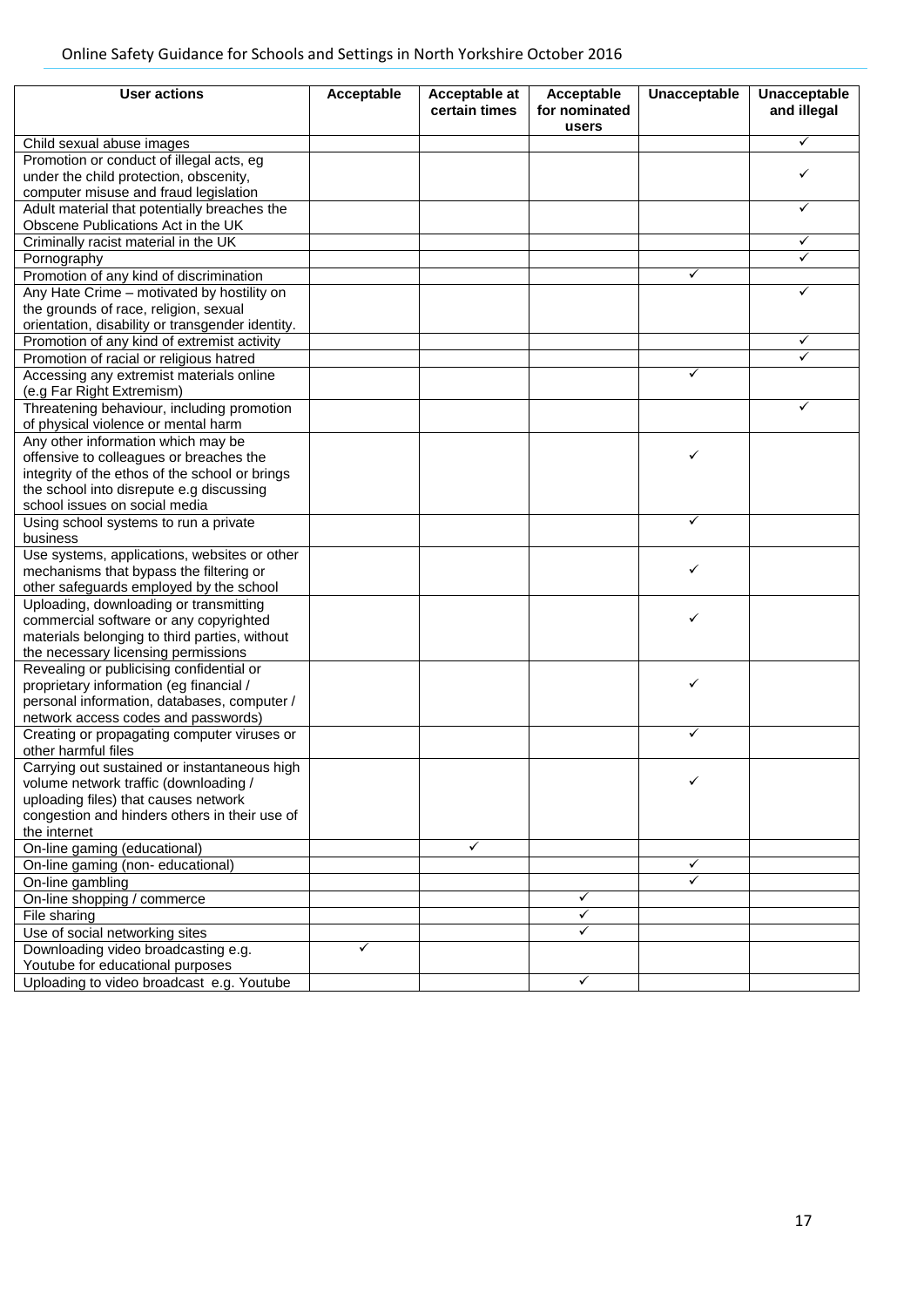| <b>Appendix 3</b>                           |
|---------------------------------------------|
| Incidents Involving pupils and action taken |

| Incident involving pupils -<br>either in school or out of<br>school – it could be a concern<br>raised by a friend/ parent                                               | <b>Teacher to use</b><br>school behaviour<br>policy to deal with | <b>Refer to Pastoral</b><br>Senior member of<br>staff | <b>Record and monitor</b><br>the pupils behaviour<br>and refer to external<br>agencies if required | <b>Refer to technical</b><br>support staff for<br>action re<br>security/filtering etc |
|-------------------------------------------------------------------------------------------------------------------------------------------------------------------------|------------------------------------------------------------------|-------------------------------------------------------|----------------------------------------------------------------------------------------------------|---------------------------------------------------------------------------------------|
| A concern raised by a pupil/<br>teacher / friend/ parent (carer).<br>A pupil need positive support -<br>Signs of grooming                                               |                                                                  | $\checkmark$                                          |                                                                                                    |                                                                                       |
| Signs of peer on peer abuse /<br>grooming / power domination<br>Signs of radicalisation<br>Signs of CSE<br>Signs of cyberbullying                                       |                                                                  |                                                       |                                                                                                    |                                                                                       |
| Deliberately accessing or trying<br>to access material that could be<br>considered illegal (see list in<br>earlier section on unsuitable/<br>inappropriate activities). |                                                                  | $\checkmark$                                          | ✓                                                                                                  | ✓                                                                                     |
| Unauthorised use of non-<br>educational sites during lessons                                                                                                            | ✓                                                                |                                                       |                                                                                                    | ✓                                                                                     |
| Unauthorised use of mobile<br>phone/ digital camera/ other<br>handheld device.                                                                                          | ✓                                                                |                                                       |                                                                                                    |                                                                                       |
| Unauthorised use of social<br>networking/ instant messaging/<br>personal email and online<br>gaming                                                                     | ✓                                                                | ✓                                                     |                                                                                                    | ✓                                                                                     |
| Unauthorised downloading<br>or uploading of files                                                                                                                       |                                                                  | $\checkmark$                                          |                                                                                                    | ✓                                                                                     |
| Allowing others to access<br>school network by sharing<br>username and passwords                                                                                        |                                                                  | ✓                                                     |                                                                                                    | ✓                                                                                     |
| Attempting to access or<br>accessing the school network,<br>using another student's account                                                                             |                                                                  | ✓                                                     |                                                                                                    |                                                                                       |
| Attempting to access or<br>accessing the school network,<br>using the account of a member<br>of staff                                                                   |                                                                  | ✓                                                     |                                                                                                    | ✓                                                                                     |
| Corrupting or destroying the<br>data of other users                                                                                                                     |                                                                  | ✓                                                     |                                                                                                    | ✓                                                                                     |
| Sending an email, text or<br>instant message that is<br>regarded as offensive,<br>harassment or of a bullying<br>nature                                                 |                                                                  |                                                       |                                                                                                    |                                                                                       |
| Continued infringements of<br>the above, following previous<br>warnings or sanctions                                                                                    |                                                                  | $\checkmark$                                          | ✓                                                                                                  | ✓                                                                                     |
| Actions which could bring the<br>school into disrepute or breach<br>the integrity of the ethos of the<br>school                                                         |                                                                  | ✓                                                     |                                                                                                    | ✓                                                                                     |
| Using proxy sites or other<br>means to subvert the school's<br>filtering system                                                                                         |                                                                  | $\checkmark$                                          |                                                                                                    | ✓                                                                                     |
| Accidentally accessing offensive<br>or pornographic material and<br>failing to report the incident                                                                      |                                                                  | ✓                                                     |                                                                                                    | ✓                                                                                     |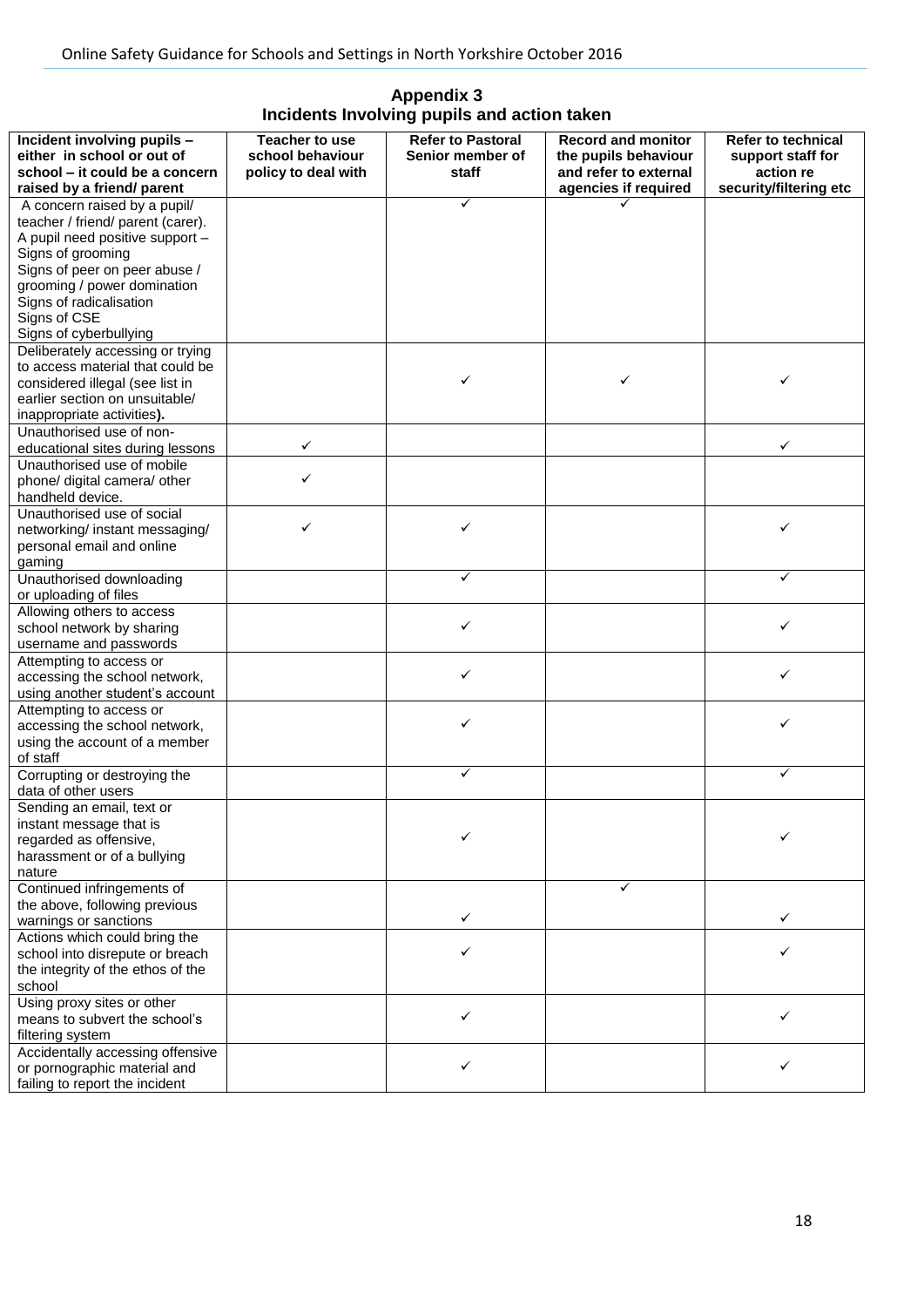# **Appendix 4 Incidents involving members of staff and action taken**

| Incidents involving members of staff                                                                                                                                         | Refer to the<br><b>Headteacher</b> | <b>Refer to technical</b><br>support staff for<br>action re filtering, | <b>Potential Disciplinary</b><br><b>Action</b> |
|------------------------------------------------------------------------------------------------------------------------------------------------------------------------------|------------------------------------|------------------------------------------------------------------------|------------------------------------------------|
|                                                                                                                                                                              | *See below                         | security etc                                                           |                                                |
| Deliberately accessing or trying to access<br>material that could be considered illegal (see list<br>in earlier section on unsuitable /inappropriate<br>activities).         | ✓                                  | ✓                                                                      | ✓                                              |
| Receipt or transmission of material that infringes<br>the copyright of another person or infringes the<br>Data Protection Act                                                | ✓                                  |                                                                        | ✓                                              |
| Excessive or inappropriate personal use of the<br>internet/social networking sites/ instant<br>messaging/ personal email                                                     | ✓                                  | ✓                                                                      | ✓                                              |
| Unauthorised downloading or uploading of files                                                                                                                               | ✓                                  | ✓                                                                      | ✓                                              |
| Allowing others to access school network by<br>sharing username and passwords or attempting<br>to access or accessing the school network, using<br>another person's account. | ✓                                  | ✓                                                                      | ✓                                              |
| Careless use of personal data e.g. holding or<br>transferring data in an insecure manner                                                                                     | ✓                                  |                                                                        |                                                |
| Deliberate actions to breach data protection or<br>network security rules                                                                                                    | ✓                                  | ✓                                                                      | ✓                                              |
| Corrupting or destroying the data of other users<br>or causing deliberate damage to hardware or<br>software                                                                  | ✓                                  | ✓                                                                      | ✓                                              |
| Sending an email, text or instant message that is<br>regarded as offensive, harassment or of a<br>bullying nature                                                            | ✓                                  | ✓                                                                      | ✓                                              |
| Using personal email/ social networking/ instant<br>messaging/ text messaging to carrying out<br>digital communications with students/ pupils                                | ✓                                  | ✓                                                                      | ✓                                              |
| Actions which could compromise the staff<br>member's professional standing                                                                                                   | ✓                                  |                                                                        | ✓                                              |
| Actions which could bring the school into<br>disrepute or breach the integrity of the ethos of<br>the school                                                                 | ✓                                  |                                                                        | ✓                                              |
| Using proxy sites or other means to subvert the<br>school's filtering system                                                                                                 | ✓                                  | ✓                                                                      | ✓                                              |
| Deliberately accessing or trying to access<br>offensive or pornographic material                                                                                             | ✓                                  | ✓                                                                      | ✓                                              |
| Breaching copyright or licensing regulations                                                                                                                                 | ✓                                  |                                                                        | ✓                                              |
| Continued infringements of the above, following<br>previous warnings or sanctions                                                                                            | ✓                                  |                                                                        | ✓                                              |

\*In event of breaches of policy by the Headteacher, refer to the Chair of Governors.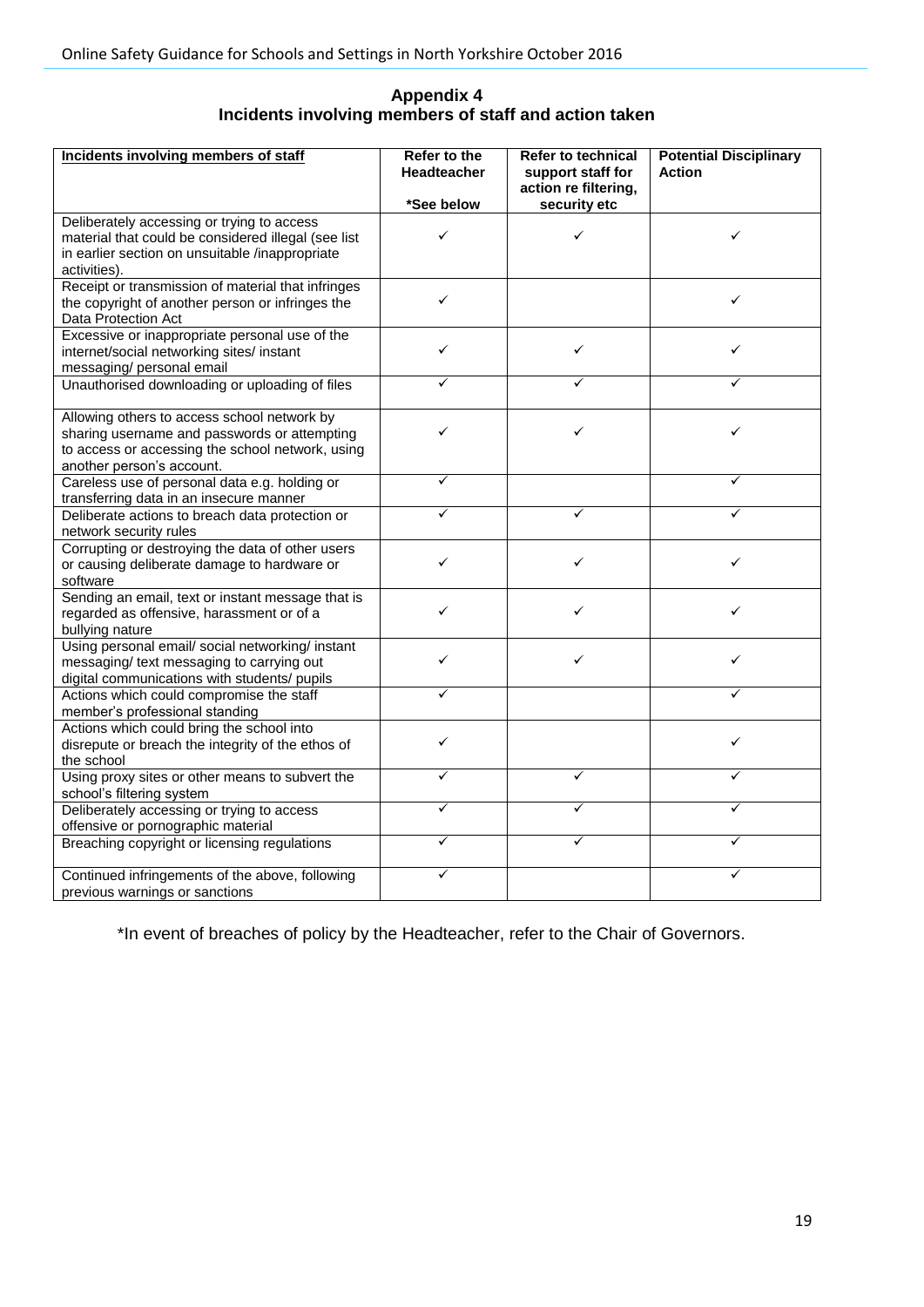#### **Appendix 5**

#### **Model Acceptable Internet Use Policy – Pupils**

This document is a guide to young people to be responsible and stay safe while using the Internet and other communication technologies. It clearly states what use of computer resources is acceptable and what is not. Irresponsible use may result in the loss of Internet or computer access, contact with parents or in the event of illegal activities contact with the police.

- I will only access the school network through my authorised username and password. I will not use the passwords of others.
- I will not use the school IT systems / devices for personal or recreational use, for accessing social media sites, on-line gaming, gambling, internet shopping, file sharing or video broadcasting.
- I will not try to upload, download or access any materials which are illegal, inappropriate or which may cause harm and distress to others.
- I will not try to use any programmes or software that might allow me to bypass the filtering and security systems in place.
- I will not try to install programmes on any school computer or try to alter computer settings.
- I will only use my personal hand held devices (e.g. mobile phone/ipod) in school at times that are permitted. When using my own devices I understand that I have to follow the rules set out in this document.
- I will carefully write email and other on-line messages making sure the language I use is not strong, aggressive or inappropriate and shows respect for others. I am responsible for the emails I send and the contacts I make.
- I will not open emails unless I know and trust the person/organisation who has sent them.
- For my own safety and that of others, I will not disclose personal information about myself or others when on-line. I will not arrange to meet 'on-line friends'.
- I will not take, or distribute, images of anyone else without their permission.
- I will not take, or distribute, images of myself or anyone else semi-naked or naked.
- I will only use chat and social networking sites with permission and at the times that are allowed.
- I will report any unpleasant or inappropriate material or messages or anything that makes me feel uncomfortable when I see it on-line.
- Where the material I research on the Internet is protected by copyright, I will not try to download copies, including music and video. I will only use the work of others found on the Internet in my own work with their permission.
- I will take care to check that information I find on the Internet is accurate and understand that some work found on the Internet can be untruthful or misleading.
- I will immediately report any damage or faults involving IT equipment, however this may have happened.

**Pupil Signed ……………………………………………………………………………..**

**Date …………………………………….**

**Parent / Carer Signed ………………………………………………………………………..**

**Date…………………………………………**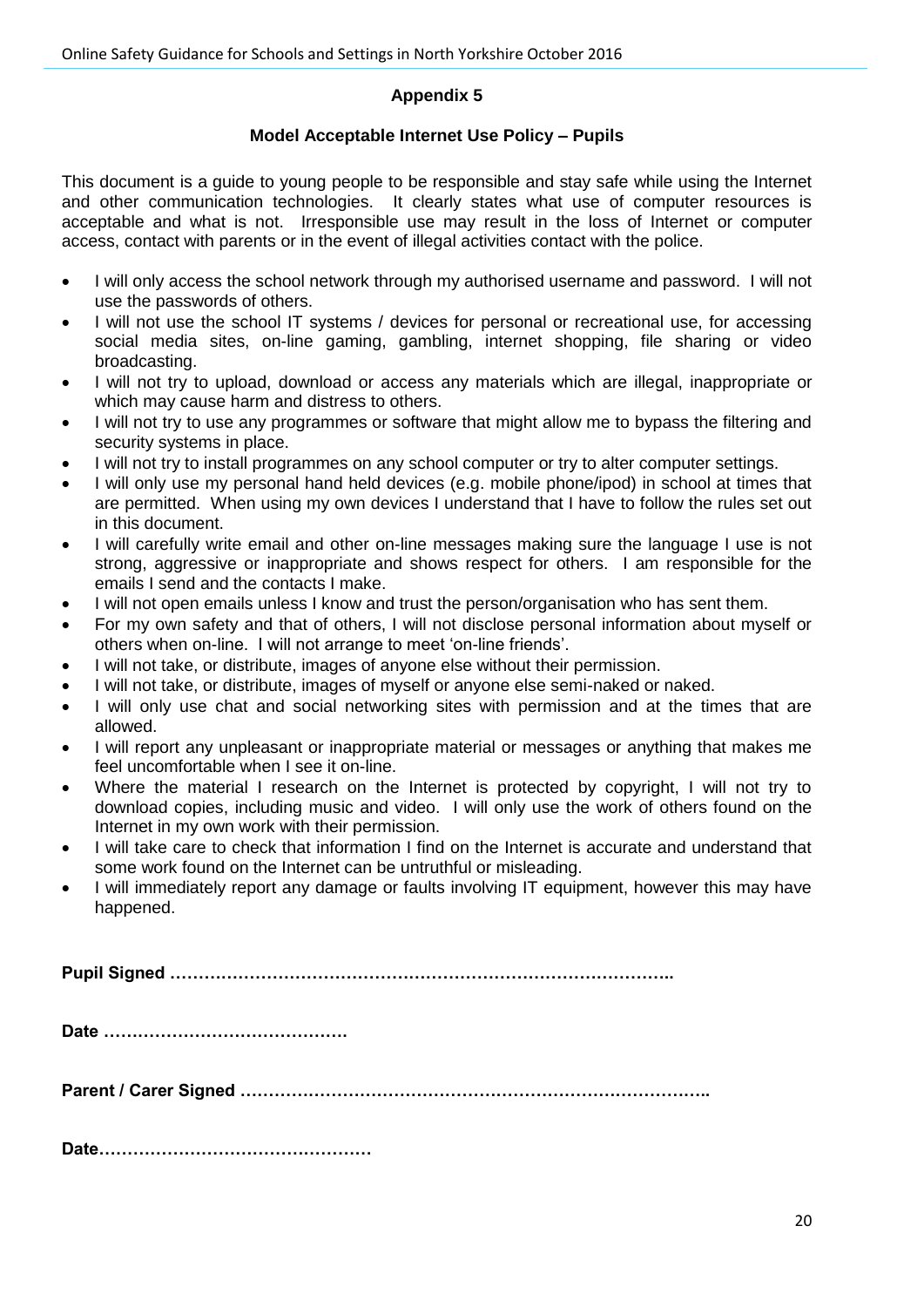#### **Appendix 6**

## **Model Acceptable Internet Use Policy – adults who work in the school community (and governors)**

New technologies have become integral to the lives of children and young people in today's society, both within schools and in their lives outside school. The Internet and other digital information and communications are powerful tools, which open up new opportunities for everyone. These technologies can inspire discussion, promote creativity and stimulate awareness of context to promote effective learning. They also bring opportunities for staff to be more creative and productive in their work. All users have an entitlement to safe Internet access at all times.

This policy is intended to ensure that:

- Staff and volunteers will be responsible users and stay safe while using the Internet and other communications technologies for educational, personal and recreational use.
- All school ICT systems users are protected from accidental or deliberate misuse that could put the security of the systems or users at risk.
- Staff are protected from potential risk in their use of ICT in their everyday work.

The school will try to ensure that staff and volunteers will have good access to ICT to enhance their work, to improve learning opportunities for all and will, in return, expect staff and volunteers to agree to be responsible users.

## **Responsible Use Agreement**

I understand that I must use the schools ICT systems in a responsible way to ensure that there is no risk to my safety or to the safety and security of the ICT systems and other users. I recognise the value of the use of ICT for enhancing learning and will ensure that learners receive opportunities to gain from the use of ICT. I will, where possible, educate the young people in my care in the safe use of ICT and embed e-safety in my work with students.

#### **For my professional and personal safety:**

- I understand that the school will monitor my use of ICT systems, email and other digital communications.
- I understand the rules set out in this agreement also apply to the use of the school ICT
- systems (e.g. laptops, email, Learning Platform etc.) out of the school.
- I will only use school ICT equipment / mobile phones for school purposes I will not use any personal devices for any school business
- I understand that the school ICT systems are intended for educational use and that I will not use systems for personal or recreational use.
- I will not disclose my username and password to anyone else, nor will I try to use any other person's username and password.
- I will immediately report any illegal, inappropriate or harmful material/incident I become aware of to the appropriate person

#### **I will be professional in my communications and actions when using school ICT systems:**

- I will not access, copy, remove or otherwise alter any other user's files without their express permission.
- I will communicate with others in a professional manner. I will not use aggressive or inappropriate language and I appreciate that others may have different opinions.
- I am aware that emails can be part of Freedom of Information requests so all my correspondence will be professional, courtesy and respectful
- I will ensure that when I take and/or publish images of others I will do so with their permission and in accordance with the school's policy on the use of digital/video images. I will not use my personal equipment to record these images.
- I will not use chat and social networking sites in the school in accordance with the school's policies.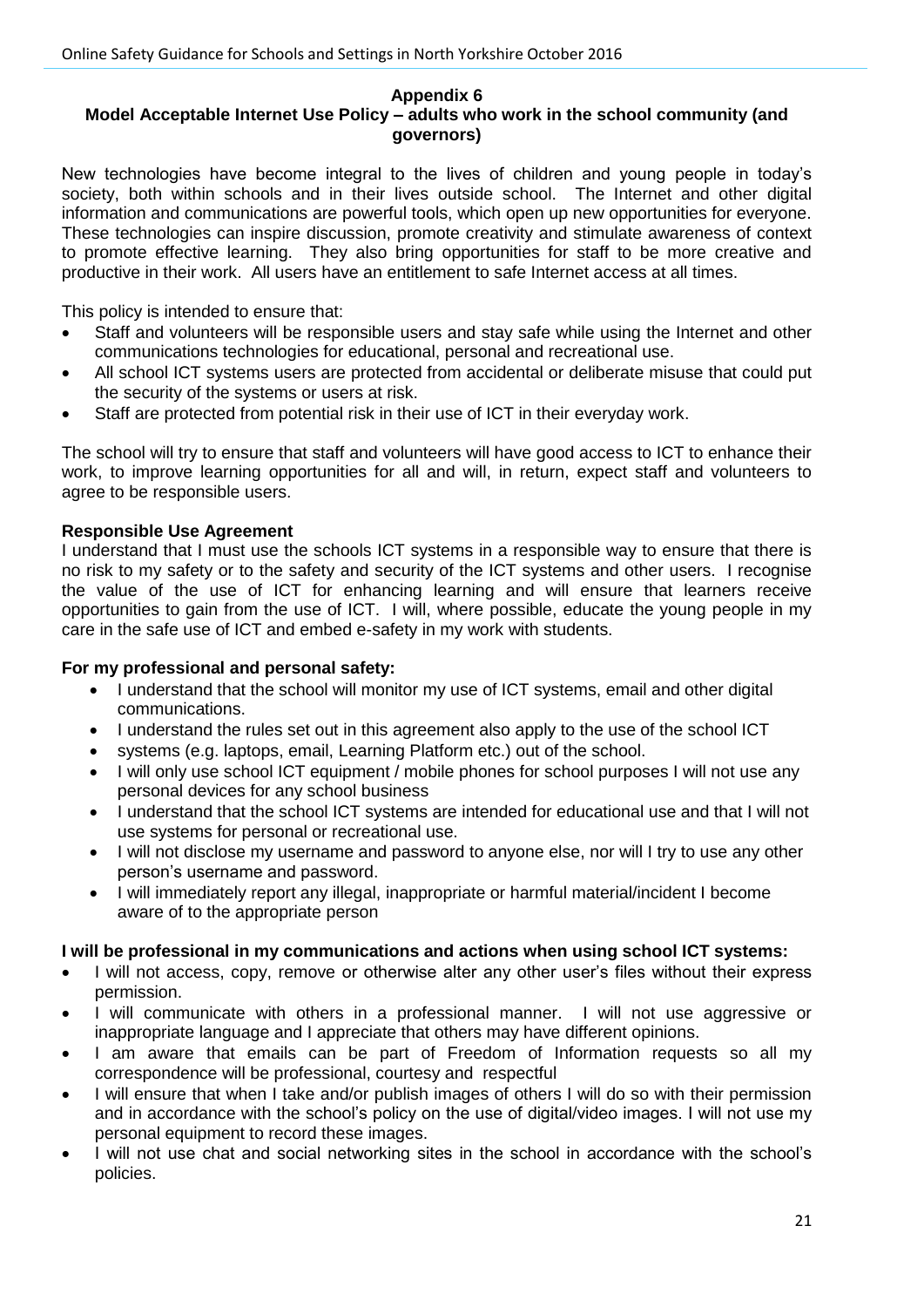- I will only communicate with student and parents/carers using official school systems. Any such communication will be professional in tone and manner.
- I will not engage in any on-line activity that may compromise my professional responsibilities.
- I will not befriend any present pupil or their family members on social media
- I will not 'discuss' any school issues on social media
- I will not use personal email addresses on the school ICT systems.
- I will not open any attachments to emails, unless the source is known and trusted, due to the risk of the attachment containing viruses or other harmful programmes.
- I will ensure that my data is regularly backed up, in accordance with relevant policies.
- I will not try to upload, download or access any materials which are illegal (child sexual abuse images, criminally racist material, adult pornography covered by the Obscene Publications Act) or inappropriate or may cause harm or distress to others. I will not try to use any programmes or software that might allow me to bypass the filtering / security systems in place to prevent access to such materials.
- I will not (unless I have permission) make large downloads or uploads that might take up Internet capacity and prevent other users from being able to carry out their work.
- I will not install or attempt to install programmes of any type on a machine, or store programmes on a computer, nor will I try to alter computer settings, unless this is allowed in school policies.
- I will not disable or cause any damage to school equipment, or the equipment belonging to others.
- I will only transport and hold data about others that is protected by the Data Protection Act in an encrypted manner. I will not transfer any data to any personal devices.
- I understand that data protection policy requires that any staff or learner data to which I have access, will be kept private and confidential, except when it is deemed necessary that I am required by law or by policy to disclose such information to an appropriate authority.
- I will immediately report any damage or faults involving equipment or software, however this may have happened.

#### **When using the Internet in my professional capacity or for school sanctioned personal use:**

- I will ensure that I have permission to use the original work of others in my own work.
- Where work is protected by copyright, I will not download or distribute copies (including music and videos).

#### **I understand that I am responsible for my actions in and out of the school:**

- I understand that this Acceptable Use Policy applies not only to my work and use of school ICT equipment in school, but also applies to my use of school ICT systems and equipment out of the school.
- I understand that if I fail to comply with this Acceptable Use Policy Agreement, I could be subject to disciplinary action. This could include a warning, a suspension, referral to Governors and, in the event of illegal activities, the involvement of the police.

#### **I have read and understand the above and agree to use the school ICT systems (both in and out of school) within these guidelines.**

| <b>Staff/Volunteer/ Governor</b> |  |
|----------------------------------|--|
| <b>Name</b>                      |  |
| <b>Signed</b>                    |  |
| <b>Date</b>                      |  |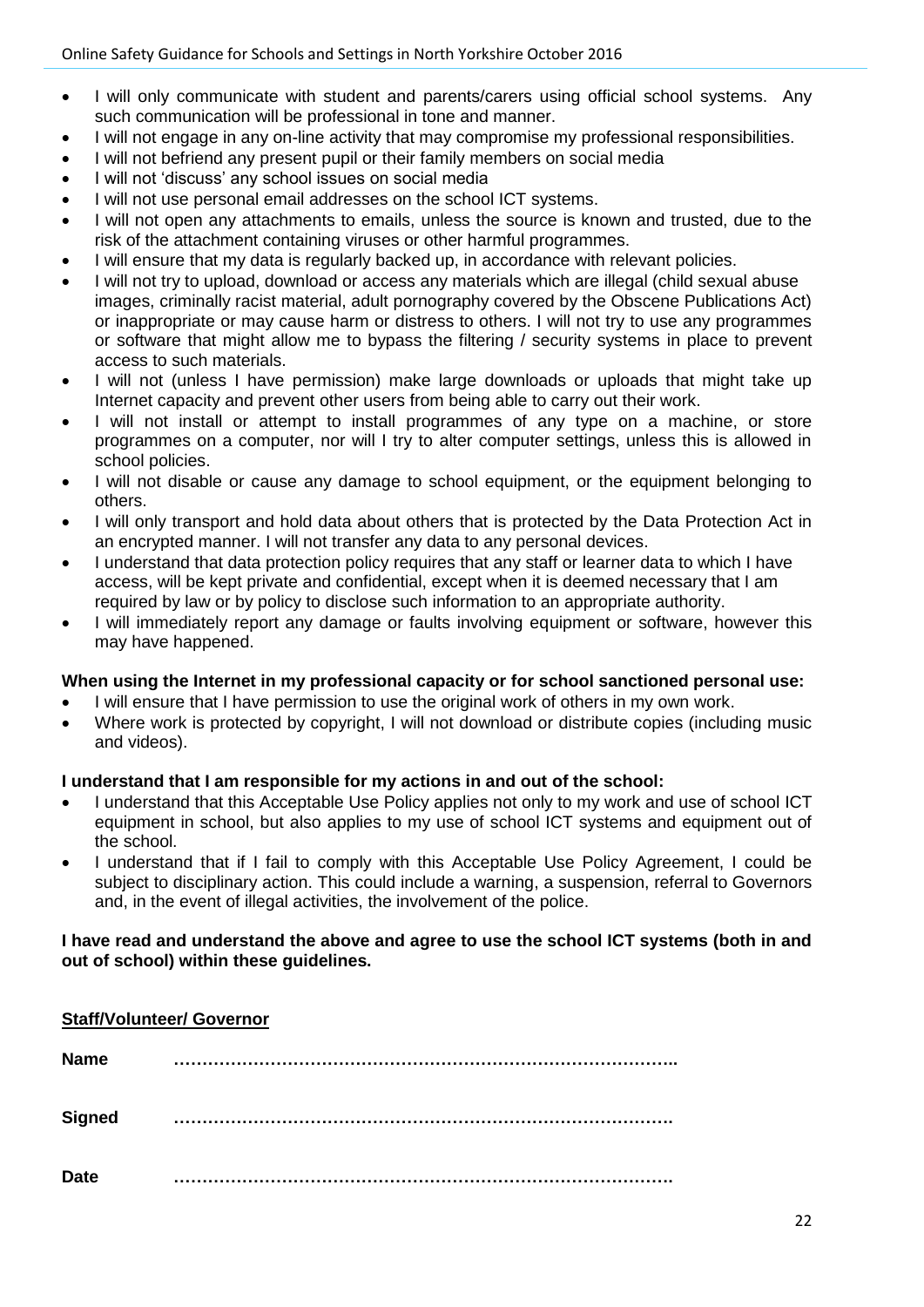# **Appendix 7**

# **Home- school agreement OR Acceptable Internet Use Policy Parents / Carers**

The following could be include in a home – school agreement form that many schools already have in place

New technologies have become integral to the lives of children and young people in today's society, both within schools and in their lives outside school. The Internet and other digital information and communications are powerful tools, which open up new opportunities for everyone. These technologies can inspire discussion, promote creativity and stimulate awareness of context to promote effective learning. However, the use of these new technologies can put young people at risk within and outside the school. All users have an entitlement to safe Internet access at all times.

To support parents / carers in learning about the online risks, support you to be able to talk to your children the risks and learn how to set up parental controls there is a section on our school website signposting you to range of supporting websites.

As a parent / carer of a child at this school we are asking that:

- You will contact school and all members of staff within school through the appropriate school communication channels and treat everyone with respect and professionalism. You will not contact any member of staff through a personal email address or phone number
- You will not ask any member of school staff to 'be-friend' you on a social networking site as all staff have been requested not to accept any 'friend' offers
- Ensure you do not use social media to criticise or make inappropriate comments about the school or an individual member of staff as making defamatory comments online has exactly the same legal consequences as if they are made directly to someone else. Similarly threats of violence can lead to criminal proceedings under the Malicious Communications Act. If as a parent/ carer you have any concerns about anything which happens in schools then please contact the school directly
- Ensure that any school technology that is brought home by your child is used appropriately for school based work and that where available your home internet provider will have parental controls set that minimise the risk of your child accessing anything inappropriate online
- Ensuring that school equipment is only used by the pupil who the equipment has been provided for and no other family member, sibling or friends use the equipment
- Ensure that you have signed the photograph permission form which sets out that parent/ carers *are unable to take photographs/films at schools events and can only access the official photographs taken by the school which cannot be shared on any public accessed social networking site / website OR any photographs/films that are taken of school events will not be shared on any publically accessed social networking site or website*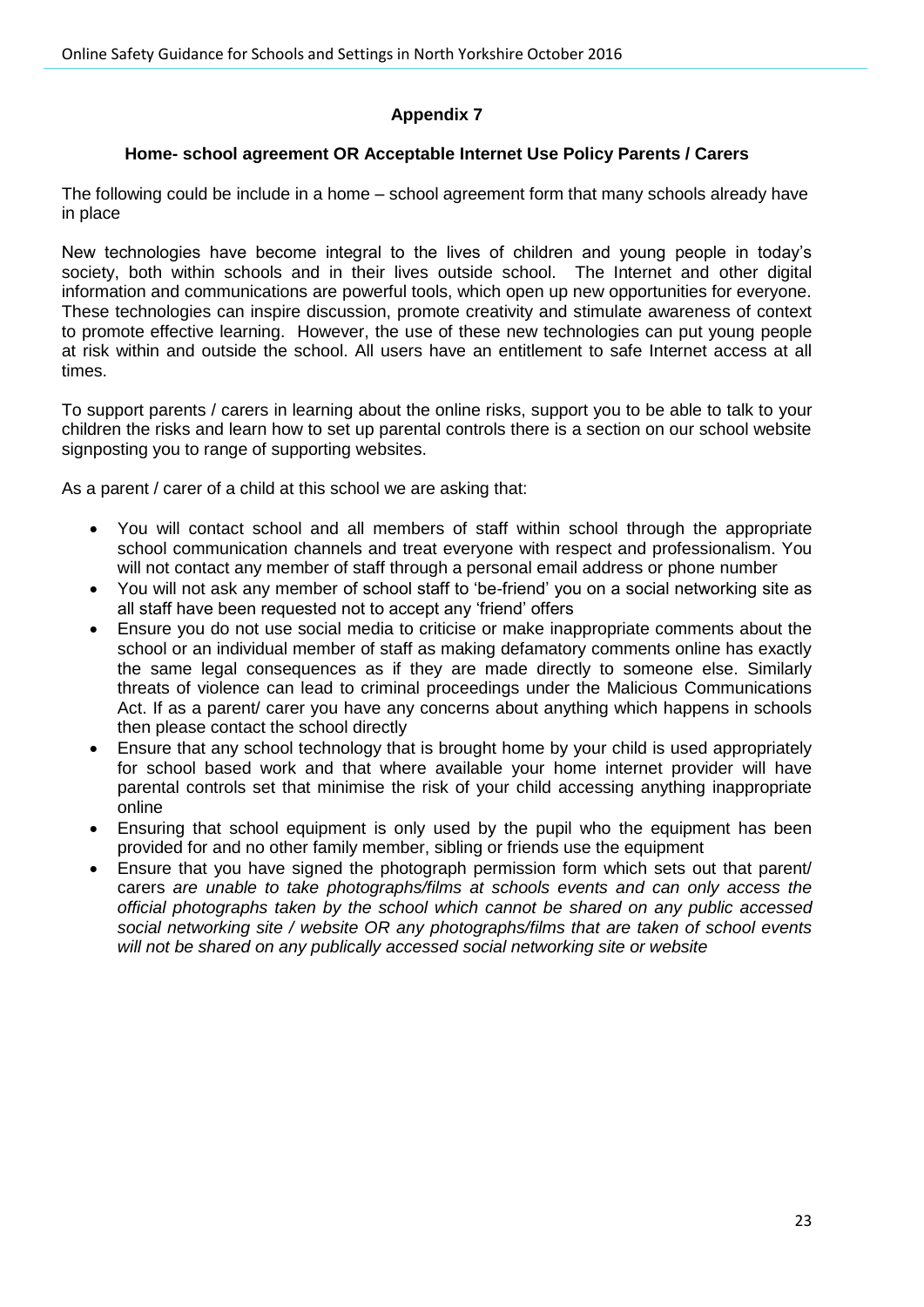#### **Appendix 8 Resources to support teaching pupils about online safety**

#### **For all Key stages**

Safer internet day takes place every February and there is a range of resources developed to support the theme for the year for both primary and secondary schools. This could be an opportunity to enhance the learning about online safety in conjunction with the taught, planned online safety education for all year groups and parents / carers. <http://www.saferinternet.org.uk/safer-internet-day/2017>

Digital Literacy and Citizenship provide from the South West Grid for Learning provide free materials which are designed to empower pupils to think critically, behave safely, and participate responsibly online. There are resources set out by year group from early years to Year 10 <http://www.digital-literacy.org.uk/Home.aspx>

**Early Years and Primary Schools**

Smartie the penguin - pupils consider a range of risks when online and how to get help <http://www.kidsmart.org.uk/teachers/>

Online safety from Thinkuknow – an adult needs to log in to access the teaching resources – there are a wide number available.

- There are lesson plans and all supporting resources for key stage 1 and 2 in the teachers section of the website https://www.thinkuknow.co.uk/
- Younger pupils can follow the online safety advice from Lee and Kim [https://www.thinkuknow.co.uk/5\\_7/leeandkim/](https://www.thinkuknow.co.uk/5_7/leeandkim/)
- 8-10 year olds can follow the online safety advice from the cybercafe [https://www.thinkuknow.co.uk/8\\_10/](https://www.thinkuknow.co.uk/8_10/)
- 11-13 year olds can follow the online safety advice from the advice pages [https://www.thinkuknow.co.uk/11\\_13/.](https://www.thinkuknow.co.uk/11_13/)

Pupils learn the SMART rules about how to keep safe when online with a team of cartoon characters<http://www.kidsmart.org.uk/teachers/>

NSPCC lesson plans, powerpoint and all supporting resources to teach key stage 2 children about staying safe online using two short cartoons called ' I saw your willy' which focuses on how sending ' fun' pictures can have consequences and 'Lucy and her panda pants' introduces the concept that not everyone on the internet is who they say they are.

<https://www.nspcc.org.uk/preventing-abuse/keeping-children-safe/share-aware/teaching-resources/> They have also produced material focused on 'what is in your PANTS is private' which includes a short film called 'pantosaurus' to help children understand the PANTS message along with further information for teachers and parents.

[https://www.nspcc.org.uk/preventing-abuse/keeping-children-safe/underwear-](https://www.nspcc.org.uk/preventing-abuse/keeping-children-safe/underwear-rule/?utm_source=google&utm_medium=ppc&utm_campaign=2016+pants&gclid=CMHjnuCLss4CFRLJGQodx9cFzg&gclsrc=ds)

[rule/?utm\\_source=google&utm\\_medium=ppc&utm\\_campaign=2016+pants&gclid=CMHjnuCLss4C](https://www.nspcc.org.uk/preventing-abuse/keeping-children-safe/underwear-rule/?utm_source=google&utm_medium=ppc&utm_campaign=2016+pants&gclid=CMHjnuCLss4CFRLJGQodx9cFzg&gclsrc=ds) [FRLJGQodx9cFzg&gclsrc=ds](https://www.nspcc.org.uk/preventing-abuse/keeping-children-safe/underwear-rule/?utm_source=google&utm_medium=ppc&utm_campaign=2016+pants&gclid=CMHjnuCLss4CFRLJGQodx9cFzg&gclsrc=ds)

Grooming - Alright Charlie – a resource that aims to teach pupils about grooming in an age appropriate way through the eyes of Charlie. There is a film, teachers resource book and pupil workbook. [http://www.mesmac.co.uk/projects/blast/for-professionals/resources#](http://www.mesmac.co.uk/projects/blast/for-professionals/resources)

#### **Secondary schools / PRS's**

'I know about the internet' a film and supporting resource developed by NYCC and CYC. A copy has been provided to all secondary schools in North Yorkshire

Online safety from Thinkuknow – an adult needs to log in to access the teaching resources – there are a wide number available.

There are lesson plans and all supporting resources for key stage 2 and 3 in the teachers